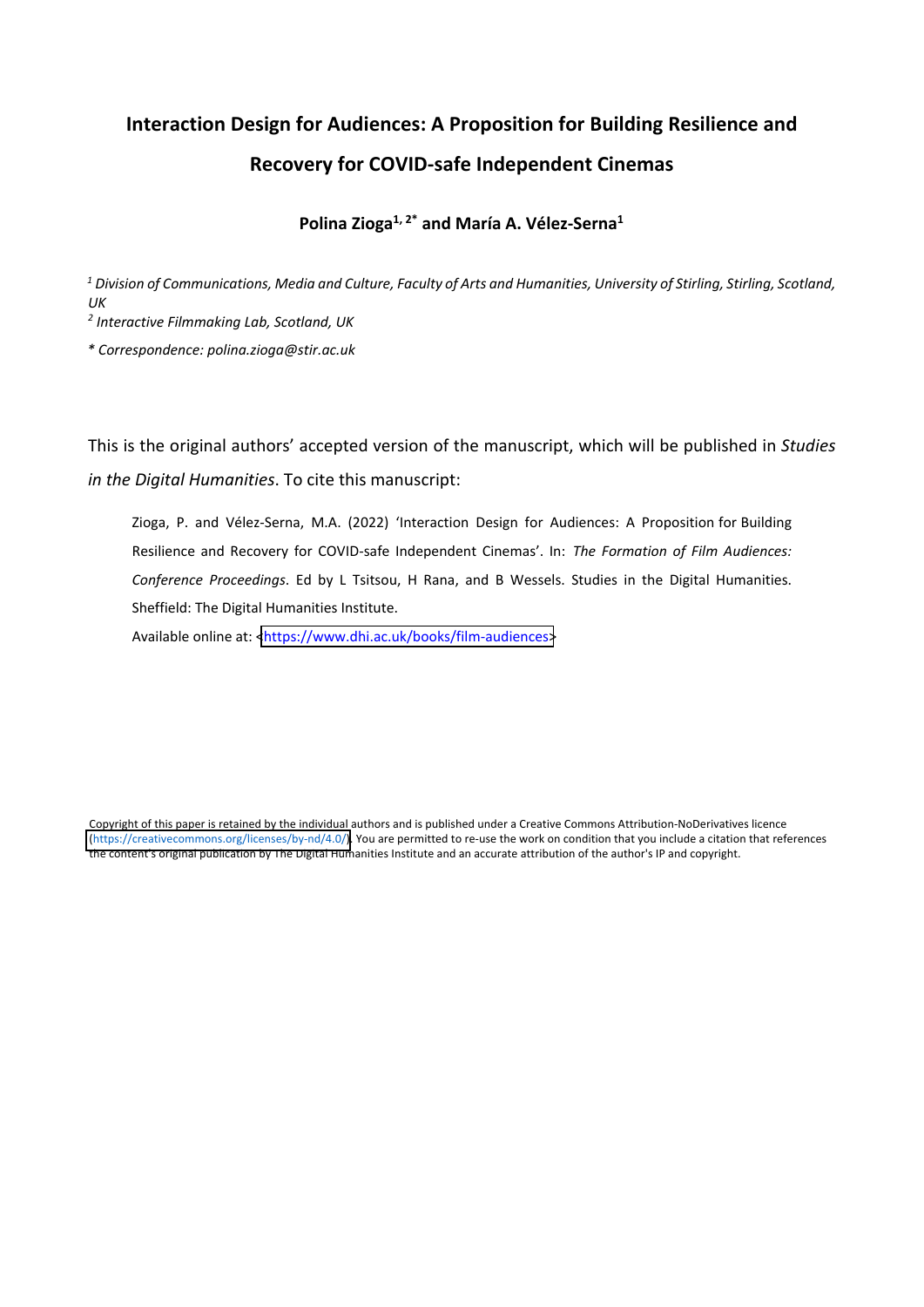# **Interaction Design for Audiences: A Proposition for Building Resilience and Recovery for COVID-safe Independent Cinemas**

**Polina Zioga1, 2\* and María A. Vélez-Serna1**

*<sup>1</sup> Division of Communications, Media and Culture, Faculty of Arts and Humanities, University of Stirling, Stirling, Scotland, UK*

*<sup>2</sup> Interactive Filmmaking Lab, Scotland, UK*

*\* Correspondence: polina.zioga@stir.ac.uk*

#### **Abstract**

As in the broader cultural sector, COVID-19 has created unprecedented challenges for cinema exhibitors in the UK and worldwide. Venues have been forced to close for months, operate with substantial uncertainty, or re-open with reduced capacity. Still, their position remains precarious and the challenges to the sustainability of the sector are ongoing: changing restrictions and associated increased costs, reduction in production and distribution pipelines. The British Film Institute highlighted that the pandemic poses an existential threat, especially to independent exhibitors and those operating in remote or deprived areas. Thus, COVID-19 has also highlighted existing inequalities, the digital divide, and the need to expand the audiences' diversity. Meanwhile, in sectoral events, panels have reflected on how exhibitors and audiences have become more accustomed to accessing media experiences online, and how this new digital literacy will support cinemas' efforts to attract cinemagoers in their reopening. Prior to COVID-19, the use of interaction design for new cinematic experiences had attracted the interest of festivals, filmmakers and researchers. In this position paper, we argue that interaction design and technologies can help independent cinemas to engage and galvanise new audiences to patronise COVID-safe venues. From low-end online platforms to high-end immersive experiences, new technologies are transforming connectivity across society, and have the potential to support access for D/deaf, neurodivergent, and disabled audiences, but adoption by exhibitors is so far limited. We outline the research needs and priorities in this field. These include identifying facilitators and obstacles to industry adoption of interactive forms, and mapping experiences and attitudes across the sector. Together with directions for immediate practical solutions, it is crucial to gather critical data for future research use, in order to pave the way for long-term solutions and design innovation, so that the sector can build resilience, recover and reach underserved audiences.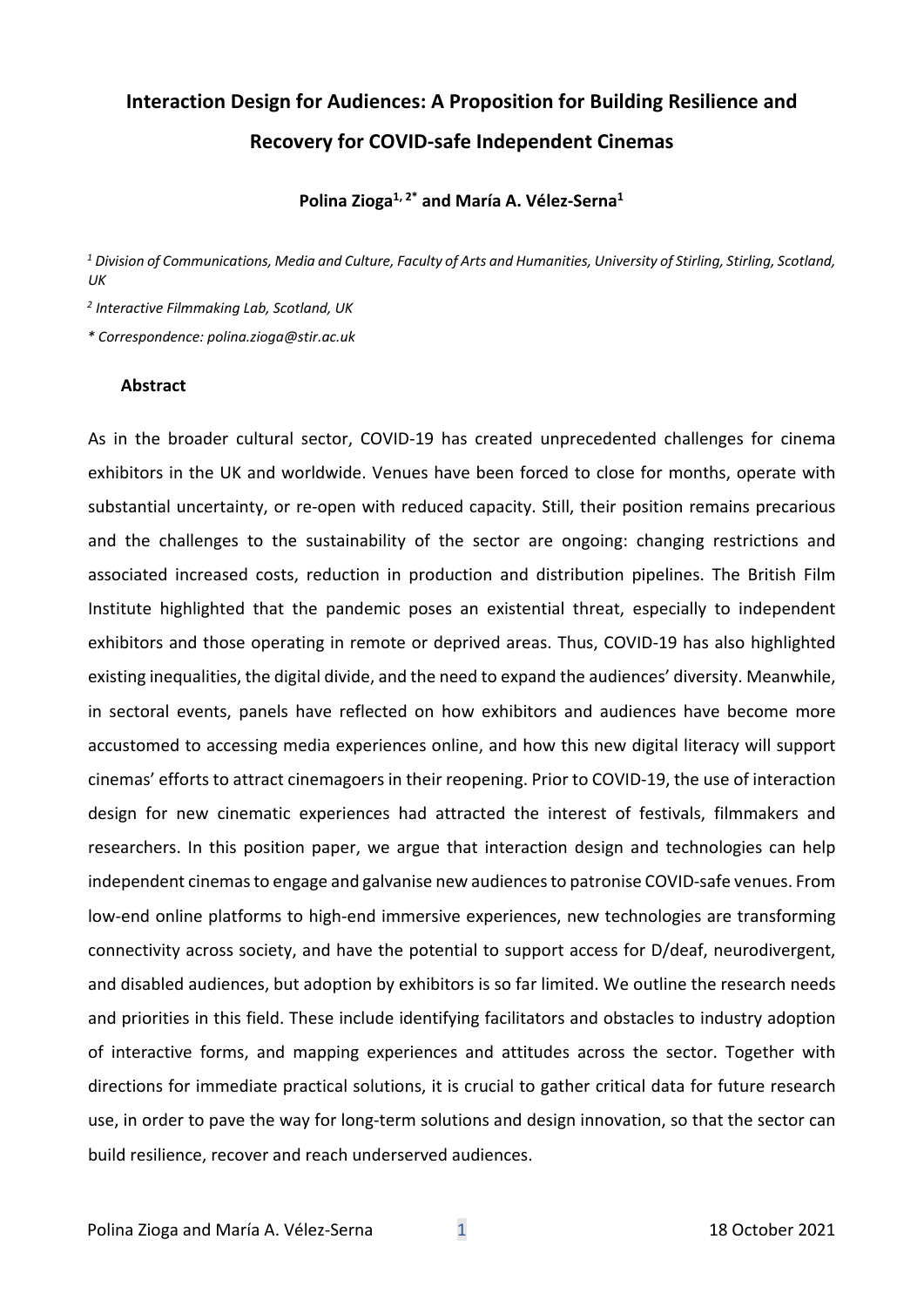**Keywords:** COVID-19; Independent Cinemas; Audiences; Interaction Design; Accessibility.

## **1. Introduction**

As in the broader cultural sector, COVID-19 has created unprecedented challenges for cinema exhibitors in the UK and worldwide. Venues have been forced to close for months, operate with substantial uncertainty, or reduced capacity. Although some venues reopened with socialdistancing measures, changing restrictions and market conditions have affected their viability (Independent Cinema Office, 2020), while existing inequalities and the digital divide have been highlighted (Bakhshi, 2020). Therefore, their position remains precarious and the challenges to the sustainability of the sector are ongoing – physical spaces closed for months, changing socialdistancing restrictions and associated increased costs (Scottish Government, 2021), reduction in production and distribution pipelines (UK Parliament Committees, 2020c). The British Film Institute (UK Parliament Committees, 2020a) highlighted that the pandemic poses an existential threat, especially to the independent exhibitors and those operating in remote or deprived areas. Under lockdown restrictions, in Scotland alone 'cinemas are losing over £250,000 (in aggregate) of box office revenue per day', translated as 70-80% anticipated cut to income (UK Parliament Committees, 2020b). At the same time, there is a call for the lessons learned during the COVID-19 pandemic to be used to rethink cinema exhibition and cultural practices in more inclusive and sustainable directions (Koljonen, 2021; Stolz, Atkinson and Kennedy, 2021).

With the future of the sector at stake, panels at events, which bring together film exhibitors, creative practitioners and academics, have reflected on how exhibitors and audiences have become more accustomed to accessing media experiences online. Rather than being simply a competitive threat, this new digital literacy can support cinemas' efforts to attract cinemagoers in their reopening. Meanwhile, prior to COVID-19, the use of interaction design for new cinematic experiences had attracted the interest of festivals, filmmakers and researchers. These developments hold an underexplored potential to support the recovery and future-proofing of the independent exhibition sector.

In this position paper, we present in Section 2 the impact of COVID-19 and the targeted needs of independent cinemas. In Section 3 we discuss the use of interactive technologies and tools by independent cinemas during the pandemic, the emerging new digital literacy, and how interaction design can create new cinematic experiences. In Section 4 we outline the research needs and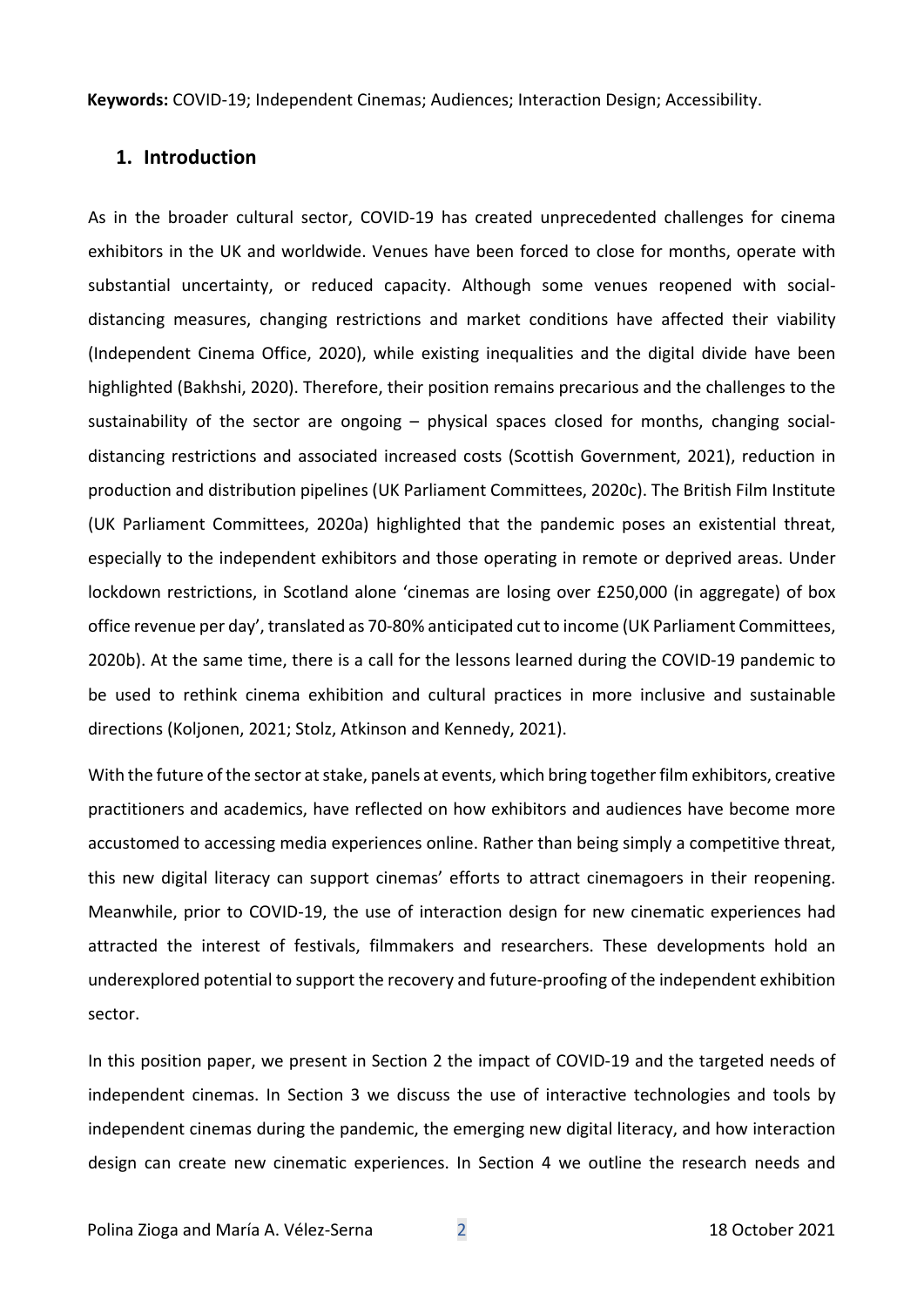priorities in this field. These include identifying facilitators and obstacles to industry adoption of interactive forms, and mapping experiences and attitudes across the sector. Together with directions for immediate practical solutions, we propose it is crucial to gather critical data for future research use, in order to pave the way for long-term solutions and design innovation. This way, as we argue in Section 5, the sector can build resilience, recover and reach underserved audiences.

#### **2. COVID-19 Impact and Targeted Needs**

As mentioned previously, in the film exhibition sector, COVID-19 had a greater impact on independent cinemas, particularly in 'remote and culturally underserved areas' (UK Parliament Committees, 2020a). Although some venues reopened for brief periods with social-distancing measures in place, changing restrictions and market conditions have affected their viability (Independent Cinema Office, 2020), while existing inequalities and the digital divide have been highlighted (Bakhshi, 2020).

According to Comscore and the UK Cinema Association (2021), total revenues and admissions in 2020 were down by 76% and 75% respectively, compared to the previous year. This impact, however, has been unequal. For instance, when asked by the Independent Cinema Office (ICO) at the start of the pandemic, independent venues said they were less likely to be able to function under social distancing restrictions. When cinemas were allowed to reopen for a short time in the autumn, the ICO predicted that there would be a 50% reduction in capacity (Independent Cinema Office, 2020) but, in an interview with Sight and Sound, Allison Gardner from Glasgow Film Theatre reported that they were limited to about 14% of their capacity, due to the size of their auditoria (Gant, 2020). The long-term impact of the last year of closures (and however much longer they are to continue) is yet to be known, as furlough schemes and rates reductions have postponed definitive closures.

Against this background, the commercial sector is more optimistic, with the Film Distributors' Association (FDA) citing research which suggests that the cinema is one of the most missed activities, besides seeing friends and family (Cinema First, 2021). The commercial sector's promises to audiences depict a 'covid-safe' cinema experience characterised by online booking, reduced capacity, mask-wearing, social distancing and enhanced cleaning regimes (LoveCinema, n.d.). They argue that no demonstrable cases of transmission in a cinema have been registered (Snow, 2020). However, the unequal impacts of COVID-19 on different sectors of society, and therefore different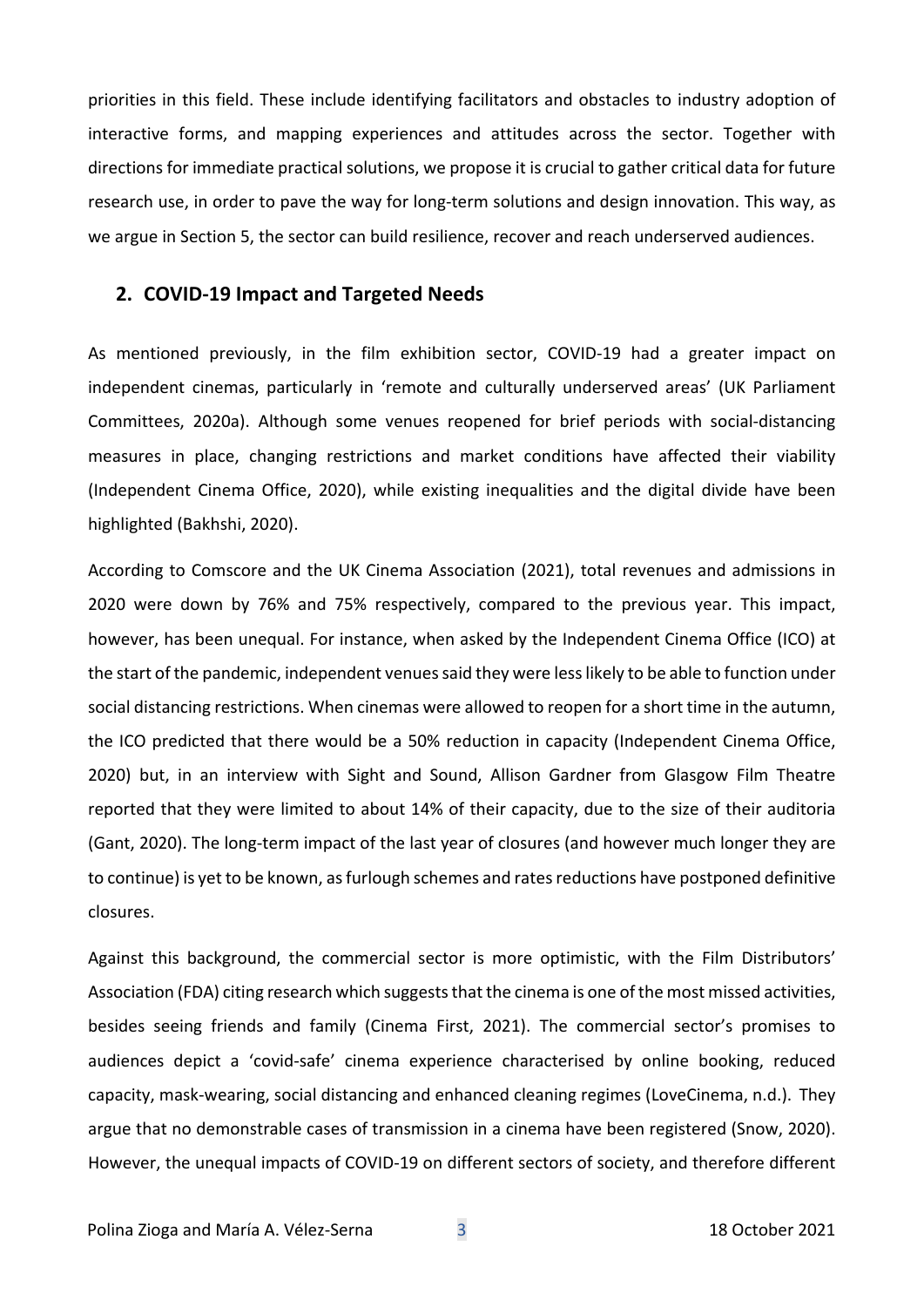parts of the audience, mean that the reopening of venues is likely to reflect and reproduce these inequalities, unless they are acknowledged and addressed directly.

To focus only on two intersectional dimensions of this, disabled people and people from BAME communities have indicated in surveys that they would be more reluctant to return to venues, and there are sadly very real reasons for this. As reported by the Office for National Statistics, COVID-19 has killed a disproportionate number of people with disabilities in the England: 60% of deaths from 24 January to November 2020 were of people with disabilities, compared to disabled people making up 17.2% of the study population (Office for National Statistics, 2021). People with learning disabilities were over six times more likely to die of COVID-19 (Clegg, 2021). The pandemic has also foregrounded the impact of systemic racism. Writing in the *BMJ*, Razai et al. (2021) found that 'the mortality risk from covid-19 among ethnic minority groups is twice that of white British patients after potential confounding factors such as age, sex, income, education, housing tenure, and area deprivation have been taken into account'. For all these reasons, it is hardly surprising that disabled people, as well as Black, Asian and Minority Ethnic audiences, can be less confident about returning to non-essential social activities.

In a survey conducted in summer 2020, We Are Parable found that Black audiences expressed much more uncertainty on the prospect of returning to the cinema, citing the lack of information on social distancing, lack of trust in other audience members to maintain distance, and fear of carrying the infection as their main concerns (Andrews, 2020). Indigo Consulting's Act 2 national audience survey in June 2020 found that disabled audiences considered themselves much more at risk, and 26% of those who responded would not consider returning to venues until there is an effective vaccine and treatment. In his response to this survey, consultant and broadcaster Andrew Miller (2020) says:

*it's clear that Coronavirus poses a major new barrier for disabled people to engage with the arts. The virus threatens all the progressive work that the sector has undertaken over decades to make venues accessible and to attract disabled audiences.*

The (meagre) financial support that has been made available to exhibitors has sought to protect this equalities work by explicitly prioritising inclusion as a criterion for the allocation of funds. This was the case when, in December 2020, the British Film Institute (BFI) awarded nearly £760k to over 140 film exhibitors 'to boost cultural programming and activities to engage diverse audiences as lockdown restrictions ease' and 're-engage audiences with collective, big screen film experiences'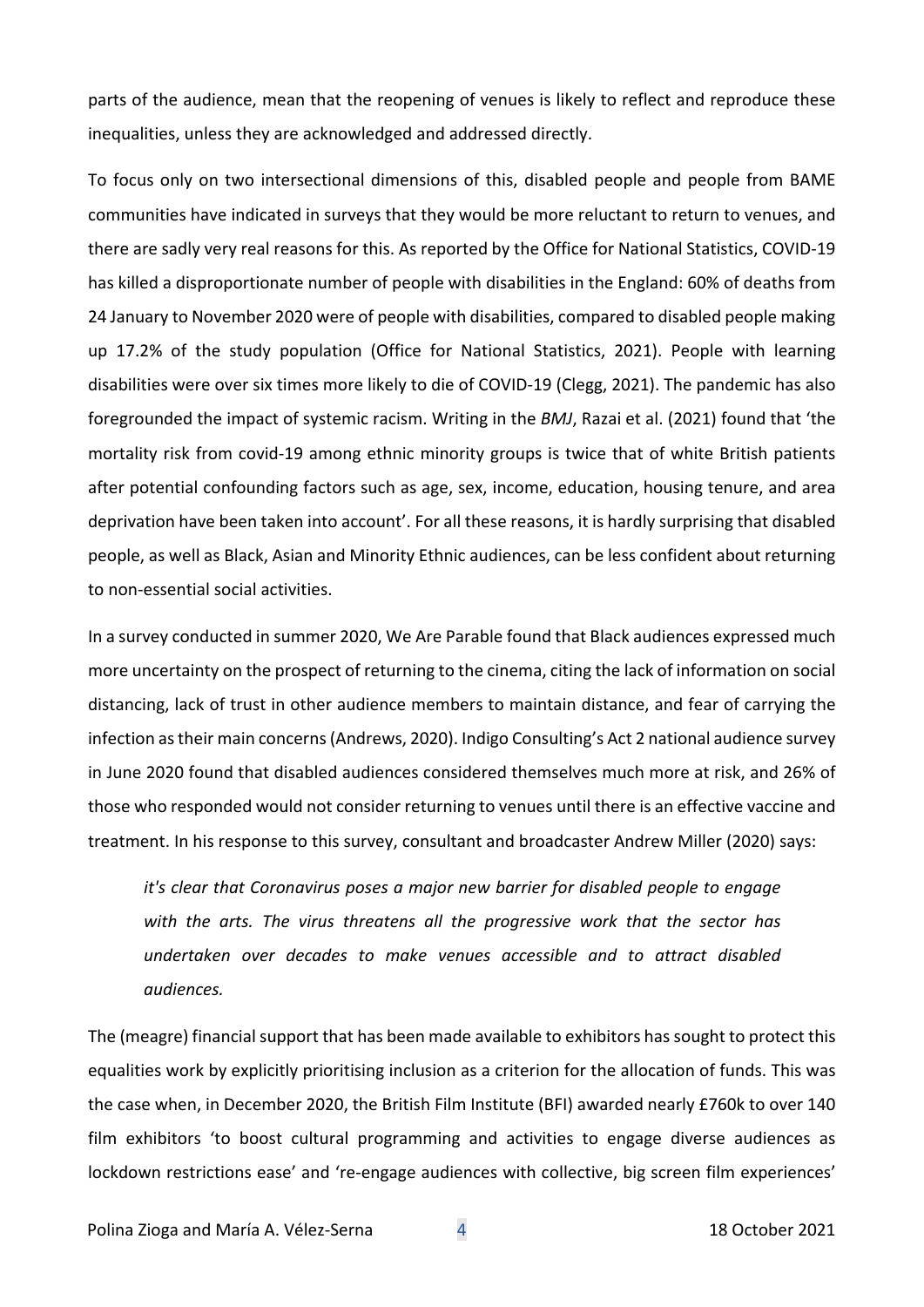(BFI, 2020). Meanwhile, the Culture Recovery Fund for independent cinemas in England demanded that cinemas demonstrated 'a commitment to increasing their organisational diversity and the diversity of their audiences' (The Bigger Picture, 2020). This centrality of diversity and inclusion seems promising, but does this really equate to more justice in access to film culture?

There is also a concern that the rush to reopen and re-start the cultural economy will further leave disabled audiences behind, by withdrawing, for instance, the online access options that were implemented during lockdown. This return to an exclusionary status quo is frustrating, but experiences of online access are also full of contradictions. For some disabled people, as well as other audiences marginalised due to geography, poverty, caring responsibilities and other factors, the sudden availability of a myriad of events, festivals, screenings, discussions, museum visits and so on, was both exciting and painful as a demonstration that these options had always been viable, they just had not been given due consideration. For others, the shift online was yet another barrier to access, due to digital poverty. As Miller notes, 'a recent survey by the Glasgow Disability Alliance found that just a third of disabled people had access to home broadband during the pandemic'. Given that so many of the projects funded by the BFI awards (which tend to be in the region of £2k- £5k) are to curate and present online programmes, the reality of inclusion is bounded by such contradictions. In relation to D/deaf and disabled audiences in particular, this ambiguity over online participation is a clear example of the importance of thinking through the social model of disability, rather than assuming technological 'solutions' to access barriers.

Having said that, technologies do offer potential for the unfolding of audience experience into a wider multiplicity of forms of engagement to suit different needs and preferences. For instance, captioning and audio description can make a genuine difference, and initiatives such as Inclusive Cinema (n.d.) have been leading on a significant rise in awareness and provision of these technologies in cinemas. Inclusive practices such as British Sign Language (BSL) interpretation and captioning have, however, been used only inconsistently by cinema exhibitors on their digital platforms.

The UK Disability Arts Alliance (2021) have promoted the #WeShallNotBeRemoved campaign with 'seven principles for inclusive recovery'. In this statement, they outline the requirement that, first of all, cultural organisations ensure that their reopening plans are properly assessed in the terms of the Equality Act, and that they are co-produced with disabled people at every stage. They call for a thorough understanding of audience data and for clear communication with audiences, where '[t]he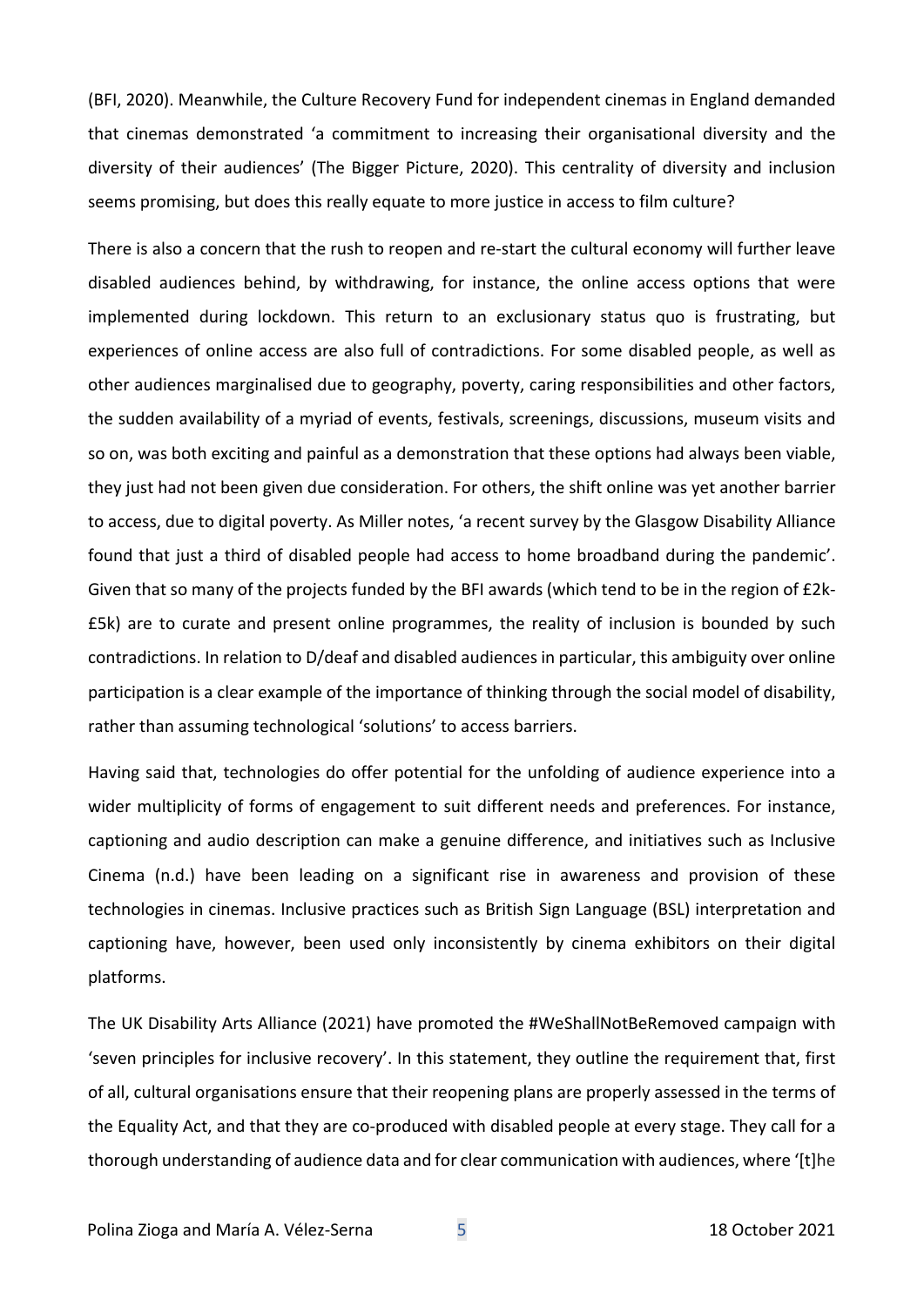customer journey for disabled audiences and visitors should be thoroughly mapped'. In this scenario, aspects such as free tickets for companions, appropriate seating spaces, and well-trained staff have a bigger role than specific technologies. What could interactive technologies have to offer then, and what can interaction design for audiences involve?

## **3. Interactive Media**

From the onset of the lockdown restrictions, new initiatives, research and innovation have aimed to map and alleviate the impact of COVID-19 on the creative industries, including film and cinema, by focusing for example on city-specific ecologies in England (UKRI, 2020g), the UK-wide experience economy (UKRI, 2020e), and implications for policy (UKRI, 2020a). New innovations have concentrated on broadcast video production (UKRI, 2020b), virtual sets (UKRI, 2020d) and fasttracked animation production (Target3D Limited, 2021); together with talent booking marketplaces (UKRI, 2020c), and improved digital marketing for small cinemas (UKRI, 2020f). Meanwhile, industry bodies, like Independent Cinema Office (2020) and Regional Screen Scotland (Thomson, 2020), have focused on the impact of COVID-19 and the challenges posed for independent venues regarding reopening. Others, like We Are Parable (Andrews, 2020), reported on different ethnic groups' audience confidence; as well as COVID-19-training (BFI, 2021b; UK Cinema Association, 2021). These efforts have included guidance on the use of existing digital technologies for online communication and engagement of audiences and stakeholders alike, as well as the introduction of new tools and systems that can augment the digital experiences and communications by introducing new interactive features. At the same time, from the onset of the restrictions, audiences have reported that they 'would be interested in online culture, and […] are willing to pay for' it (Raines, 2020).

The term 'interactive' itself can refer to a variety of media and technologies, from video games to Virtual Reality (VR) films. According to one definition, it is the ability of media 'to let the user exert an influence on the content and/or form of the mediated communication' (Jensen, 1998). Accordingly, in this paper, we will use 'interactive' to refer to media and technologies that enable a two-way communication between an audience and their film-viewing, thus enabling the audience to have control over certain aspects of their experience. As we will see in Section 3.2, this might also involve cinematic experiences whereby the audience can control aspects of the moving image, including the narrative.

#### **3.1 Interactive technologies and tools**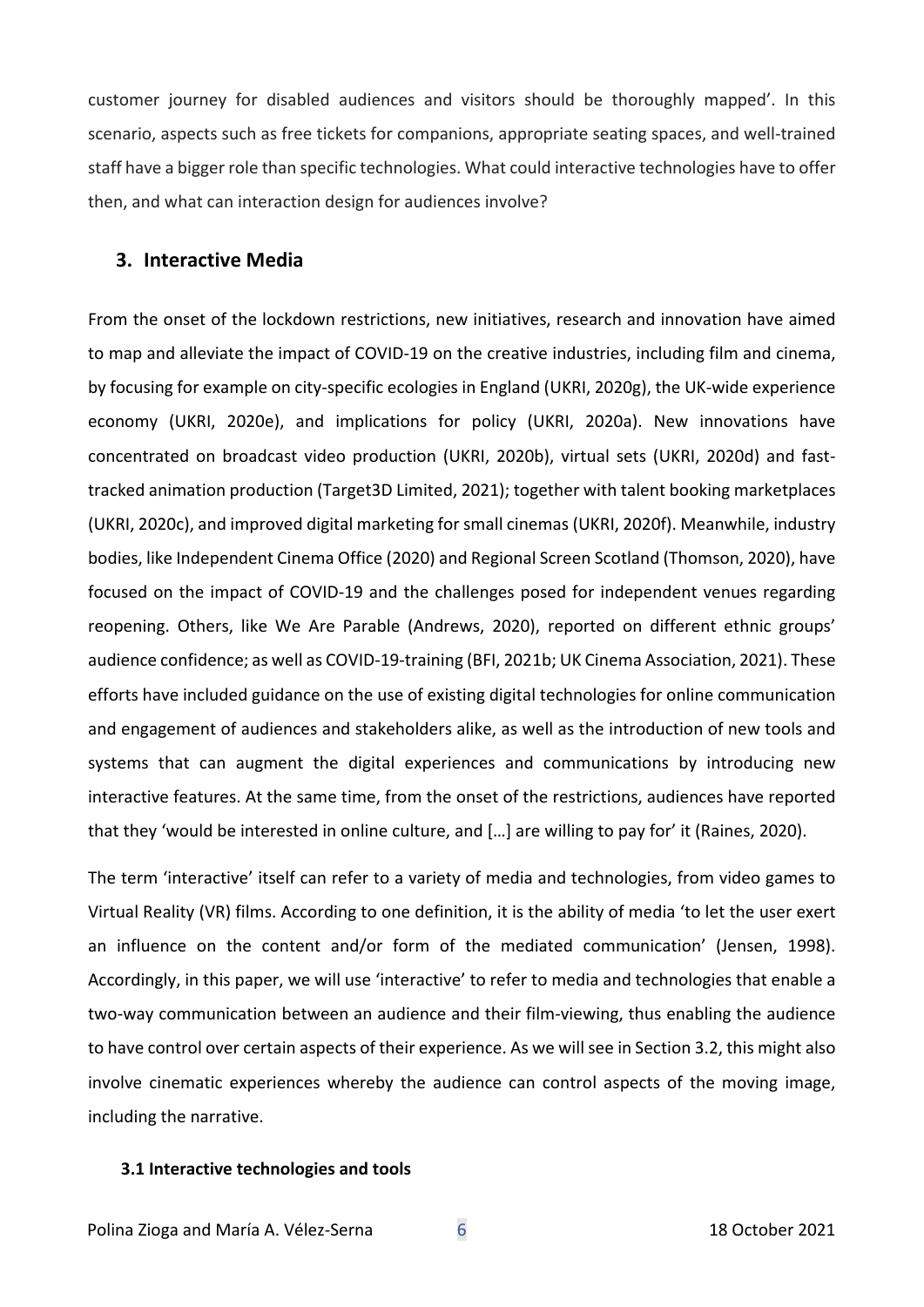During the COVID-19 pandemic, independent cinemas across the UK have been using a variety of interactive technologies – from low-end platforms to high-end immersive technologies – to maintain audience engagement and increase accessibility.

#### *3.1.1 Online and social media platforms*

One of the first steps that independent venues took right after the announcement of the first lockdown in 2020, was to organise their communication with their audiences using existing platforms, such as their websites, blogs and social media accounts. These technologies and tools are commonly based on the use of HTML – that is Hypertext Markup Language – a 'publishing language used by the World Wide Web' that enables the creation of online documents with headings, text, multimedia and other elements, hyperlink features that allow the retrieval of online information, as well as 'conducting transactions with remote services' (Raggett, Le Hors and Jacobs, 1998). They organised or re-oriented regular (e.g. weekly) blog posts; recommendations for 'television or online viewing', including streaming; #ThrowBack social media posts looking at the history of their venues and inviting audiences to share their memories; and #Follow social media posts promoting and supporting other local businesses (Film Hub South East, 2020). These are fairly accessible strategies that entailed simply an intensification of the online presence of the venues.

Alongside these possibilities for asynchronous viewing, they have attempted to maintain also a sense of liveness and simultaneity for some of their activities. One example is the development of 'stay-at-home' film clubs and watch parties, using social media like Twitter, or dedicated platforms like Netflix Party (now Teleparty), to facilitate online audience interaction (ibid.). The proliferation of livestreamed Q&As or panel discussions has been made possible through the introduction of new features and the extended usability of existing platforms, from YouTube (n.d.), to Facebook Live (2021), Instagram (2021) and Vimeo (2021), becoming a common way to enhance the liveness of a programme and enable audience interaction with new film releases (The Bigger Picture, n.d.). At the same time, relevant guidance was also shared, especially regarding online film clubs (Cinema For All, 2020b). These practices have been associated by the organisers themselves as an opportunity to 'take risks' by screening films that they would not necessarily include in their regular programme; increase the interaction with their audiences by providing them with the option to vote for their preferred screening through social media polls, therefore giving them 'some ownership'; reach audiences beyond their local community and raise the profile of community cinemas (ibid.).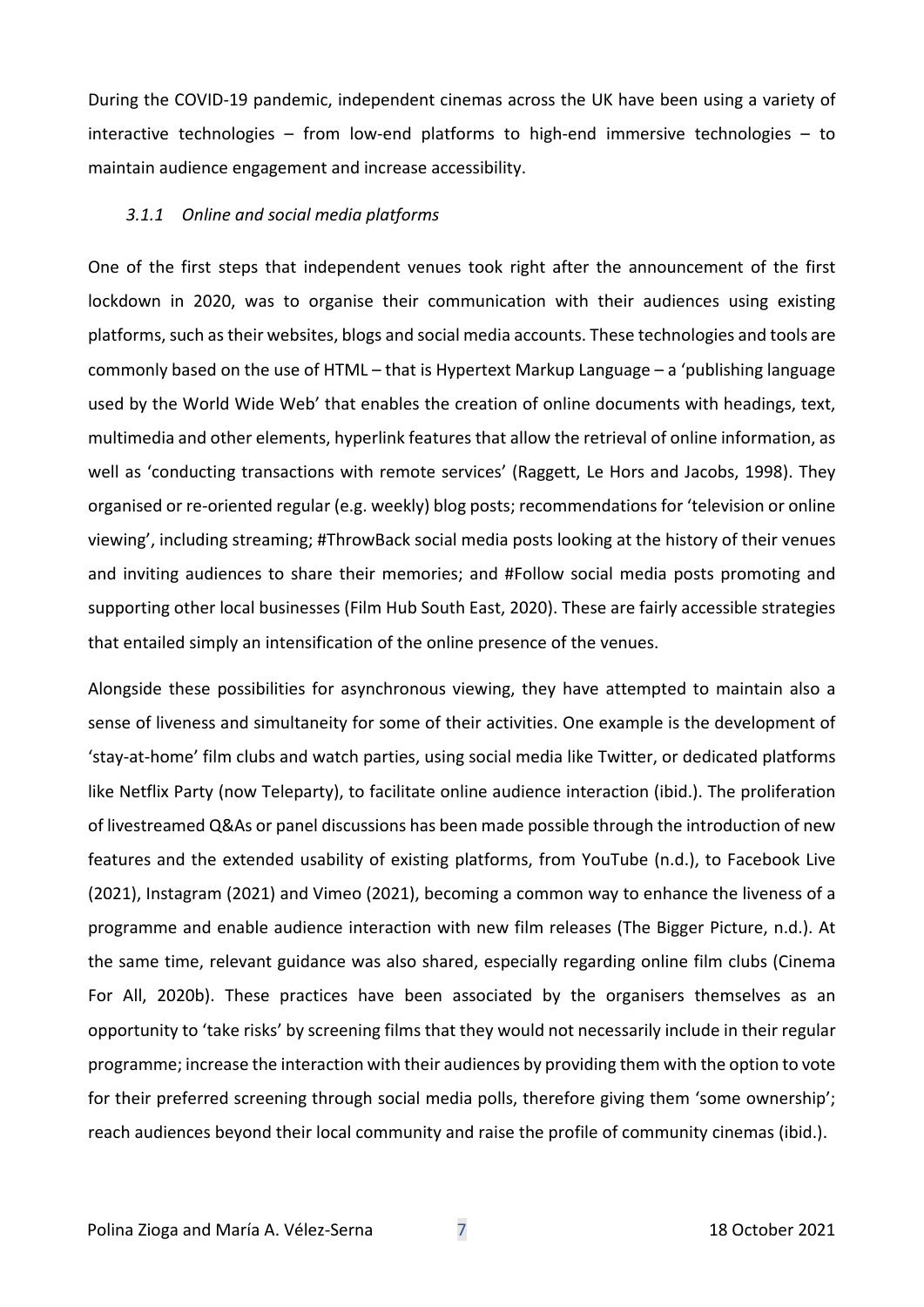Screening films, however, posed different challenges. Over time, distributors have made more content available for online streaming. While many cinemas already had a virtual screen (like Curzon and the Queen's Film Theatre), these services have proliferated, through different arrangements between platforms, distributors and venues or festivals. Among the film festivals taking place online, new formats have also emerged, such as the 'We Are One' that was facilitated on YouTube, showcasing a selection of films and panel discussions from acclaimed international film festivals like Cannes, Sundance, Toronto International, Berlin and Venice (We Are One: Global Film Festival, 2020). Others have used dedicated platforms and services, such as Shift72 (2020), Eventive (2021), Filmchief (ThisWayUp, 2021) and Indy on Demand (Indy Cinema Group, n.d.) that have emerged into the market. However, due to the cost of their premium services, these platforms have not proven suitable for smaller festivals, which may instead use new and more affordable solutions like Sparq (Saville Group, 2021), that combines the functionalities of a website with a dedicated app for streaming.

Nevertheless, something remarkable about the past year of frenetic activity in the exhibition sector is that none of these platforms or models have become entirely dominant. Online exhibition is still a shifting object, somewhat reminiscent of the volatility of early cinema. For instance, venues and festivals have attempted to recreate the exclusive cinema experience with film streamings at set times and/or restricted to those with specific passes only; however, this practice raised discussions around the need for greater flexibility (BFI London Film Festival 2020, 2020). Others, like the BFI's Future Film Festival (BFI, 2021a), the Women X Film Festival (Rianne Pictures, 2021), and the Glasgow Film Festival (Glasgow Film, n.d.) made all their films available on their own player for 3 to 4 days, to enable audiences to watch them at their own pace/time, which seems to be a more popular preference. Interaction in these examples is mostly limited to the choice of time, place and pacing of viewing, but it can also enable choices such as the use of subtitles, captioning, or audio description.

#### *3.1.2 Captions, audio description and BSL interpretation*

Alongside the aforementioned technologies, new tools have also emerged that can improve the experience of online audiences, such as browser extensions that allow exhibitors to add subtitles or closed-captions to videos online, thus making them more accessible. Relevant free examples are Subsitial (2021) and Otter (Otter.ai, 2021). This follows from streaming platforms by film providers like Netflix, to live streaming services like YouTube Live, that 'offer 100% captioning' (Mitchell, 2021)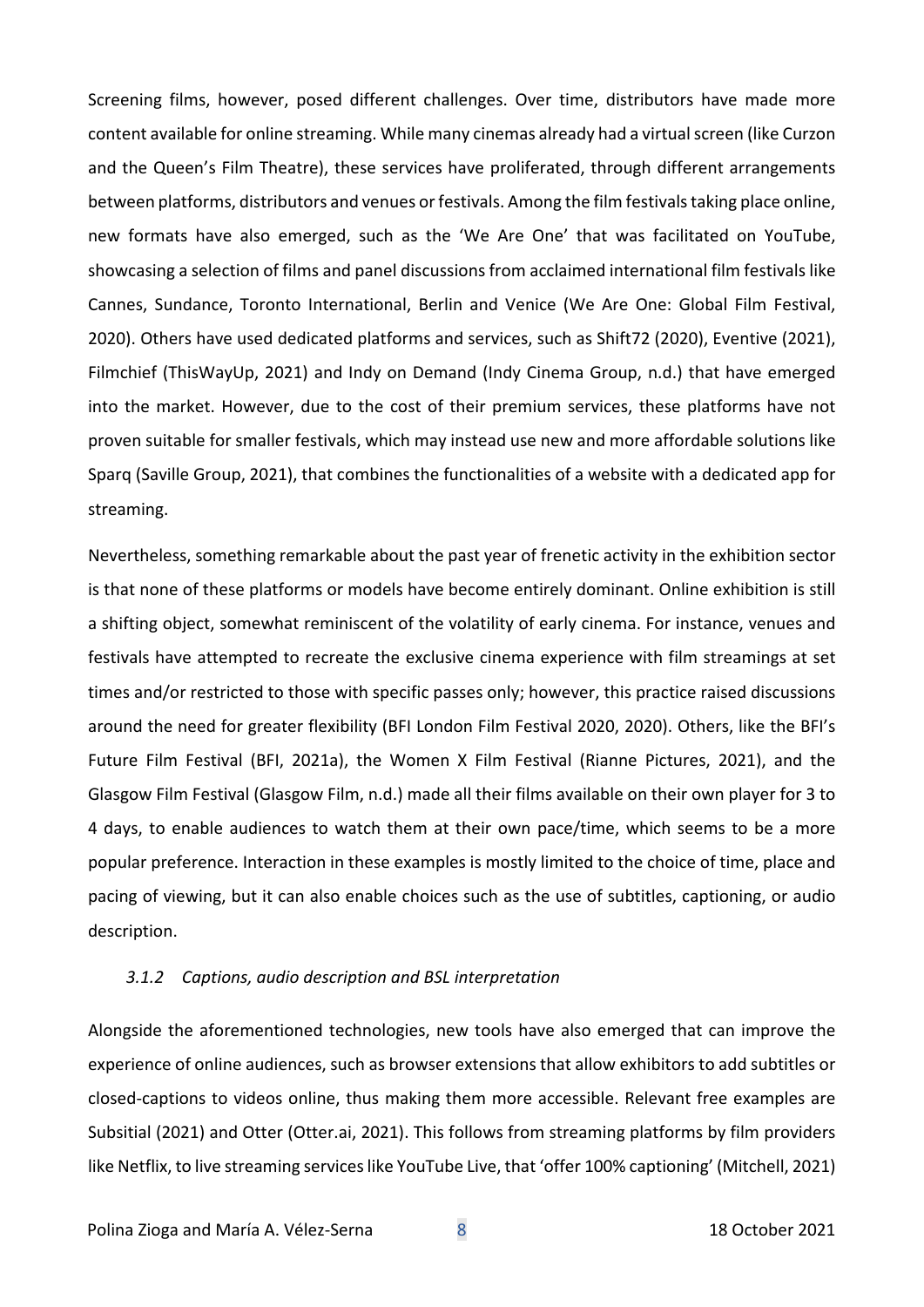and in multiple languages; venues and funders who have also developed a greater focus on accessibility, including initiatives by Film Hub Scotland and Matchbox Cineclub that 'were able to caption 300+ films, shorts and features', in partnership with exhibitors across Scotland (ibid.), and the BFI's Inclusive Cinema (see also Section 2), guiding the adoption of digital tools for captioning, subtitling and interpreting.

#### *3.1.3 A new digital literacy*

Following from the previous examples, organisations have reported the need to provide audiences with guidance on accessing the different platforms and using the relevant technologies (Cinema For All, 2020b). Whilst, in events that bring together film exhibitors, creative practitioners and academics, like the 'Live Cinema Conference III: The ReOpening' (Live Cinema UK, 2020) and 'Community Cinema' conference (Cinema for All, 2020a), panels have reflected on how exhibitors and audiences have become more accustomed to accessing media experiences online. Rather than being simply a competitive threat, this new digital literacy will support cinemas' efforts to attract cinemagoers in their reopening.

#### **3.2 Interaction design for new cinematic experiences**

During the last decade, the use of interaction design for new cinematic experiences has attracted the renewed interest of the film industry, seen in the popularity of productions like Netflix's *Bandersnatch* (dir. David Slade, 2018) and an increasing number of festivals (e.g. Berlinale, Sundance, SXSW, Tribeca, Venice Film Festival etc.), filmmakers and researchers exploring new possibilities. A milestone towards acknowledging the role that the new interactive technologies and forms of filmmaking can play in contemporary cinema by opening 'new doors of cinematic perception' (Academy of Motion Picture Arts and Sciences, 2017), was also the special award given by the Academy of Motion Picture Arts and Sciences Board to Alejandro G. Iñárritu for his VR installation *Carne y Arena* (2017). In a parallel course, in recent years, terms like 'live cinema' or 'experiential cinema' have gained currency in industry and scholarship, covering a wide array of practices (Atkinson and Kennedy, 2018; Zioga et al., 2016). This overlaps with the conceptual terrain of 'post-cinema' (Hagener et al., 2016), longer histories of artists' use of moving image in performative contexts (Balsom, 2013), and a growing interest in understanding cinema programming within permanent venues or festivals (Dickson, 2017). Of course, interactive cinema and filmmaking is not new. From the first well-known examples, like *Kinoautomat* (dir. Činčera,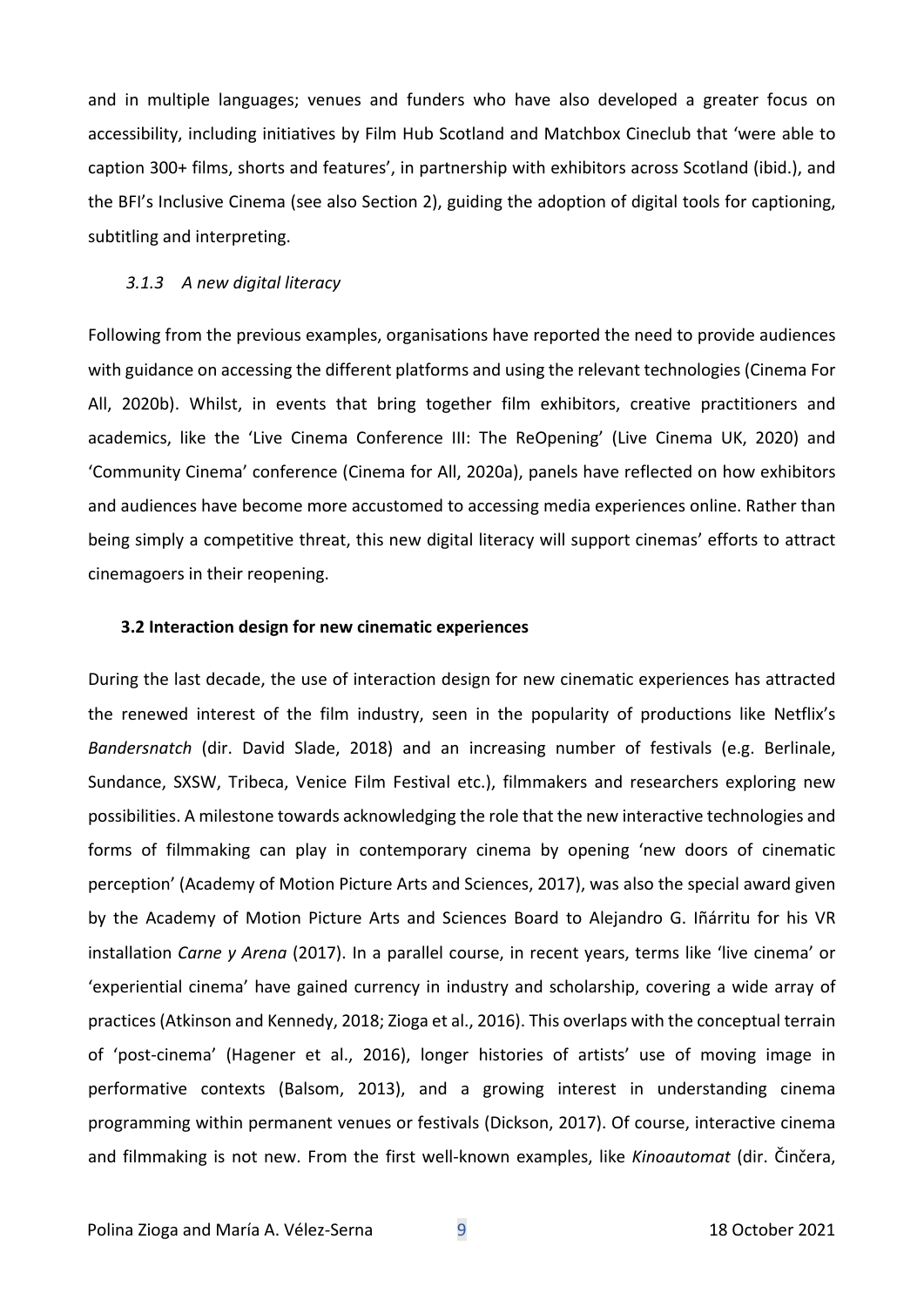Roháč and Svitáček, 1967), which is considered the world's first theatrical interactive film, to filmmakers, like Peter Greenaway, that have been advocating the new possibilities that interactive technologies can offer (Zioga, 2018a), interactivity has been seen as a means of actively engaging audiences with their film-viewing experience, thus empowering them and giving them 'ownership'. As we saw in Section 3.1, these notions have resurfaced and have been promoted in a similar manner during the pandemic, through the cinemas' efforts to engage their audiences in new forms of online communities.

The majority of interactive films and cinema experiences that have so far been produced and are currently available are created using HTML and 360° video, with the latter having also become a rather standard feature of social media. Other technologies commonly used for interactive filmmaking include Virtual, Augmented and Mixed Reality (VR, AR and MR respectively). AR in particular has the ability to superimpose computer-generated images (virtual objects) on a user's view of the real world that appear to co-exist in the same space (Azuma, 1997; Azuma et al., 2001). Similarly, MR allows the computer-generated elements to be integrated with the real world in a way that enables them to interact in real-time, for example through the use of Head-Mounted Displays, like Microsoft Hololens (Microsoft, 2021). While VR, which is more well-known, 'lets users navigate and interact with a three-dimensional, computer-generated (and computer-maintained) environment in real time' (Pratt, Zyda, and Kelleher, 1995). The proliferation of these technologies and subsequent emergence of VR and Immersive Cinema since 2016 (The Virtual Reality Cinema, n.d.) have enabled among others, the 'complete breakdown of the "fourth wall"', which further pushes the development of motion picture that 'create "experiences" rather than "narratives"' (Daniel, 2016).

Other types of collective experiences in cinema theatres have been enabled through the use of dedicated apps installed in the audience's smartphones. For example, the interactive film *Late Shift*  (dir. Tobias Weber, 2016) can be controlled by the audience's real-time majority vote, using their mobile devices, while the film itself is also available for home entertainment, for both single- and multi-player mode; and it can be downloaded as an app for iOS devices too (Late Shift, n.d.). Another technology that has started being used more widely in the film industry, including for facilitating interactive cinema experiences, is Artificial Intelligence (AI). Although so far there is no standard definition of what this involves (European Commission, 2020), we can use AI to refer to both 'systems that display intelligent behaviour by analysing their environment and taking action — with some degree of autonomy — to achieve specific goals' (European Commission, 2018), as well as the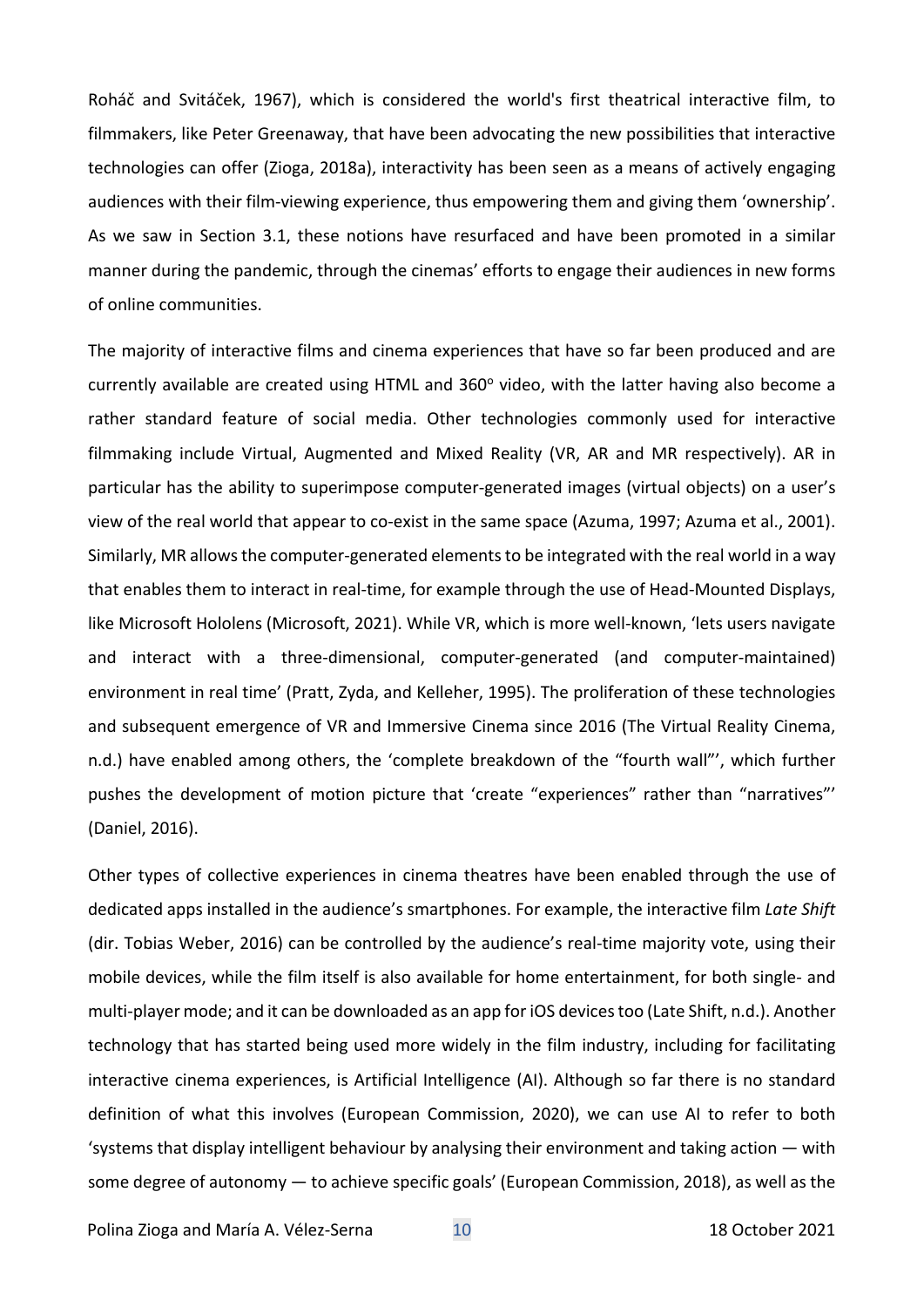theory and development of such systems. An early example of an interactive film created using AI is *Terminal Time* (Domike, Mateas, and Vanouse, 1998). The film is described as a 'history engine' that combines 'historical events […] forms of TV documentary, consumer polls and artificial intelligence algorithms'. Every six minutes questions appear on the screen, to which the audience are asked to respond and show their preference by applauding. An 'audience response-measuring device (applause-meter)' then 'determines the winning answer', thus creating a different cinematic experience every time (Terminal Time, n.d.). Other recent developments, albeit more niche, include the use of Brain-Computer Interfaces (BCIs) for direct single- and multi-viewer interaction of the audiences' brains with a film or live cinema event – not just for home entertainment, or in pop-up spaces, but also in a cinema theatre, which can bring a new, engaging and collective experience and enhance the audience's perception and engagement (Zioga et al., 2016; Zioga et al., 2018; Zioga, 2018b).

Additionally, during the COVID-19 restrictions, the discussion on the role that 'immersive arts' can play in film exhibition has been renewed, looking at 'how immersive a remote or socially distanced experience can be' and what the current conditions might mean for the future (BFI London Film Festival 2020, 2020). This leads to a call for exploring how emerging forms and technologies of interactivity, from HTML-based platforms to immersive Virtual and Augmented Reality, can facilitate new audience experiences in film venues. Towards this end, audience and user experience research can identify creative/site-specific affordances, existing literacies, preferences and barriers to access that shape public reception.

## **4. A Proposition**

New technologies are transforming connectivity across society, and the developments mentioned in Section 3 hold an underexplored potential to support the recovery of the independent exhibition sector. Independent cinemas can use interactive technologies – from low-end platforms to high-end immersive technologies – to maintain audience engagement and entice cinemagoers to return to venues when it is safe to do so. Thus, the use of digitally-mediated interaction for audiences within cinemas can bring together innovation and the ongoing struggle for fair access to culture. However, if such technologies are to have a role in the future viability of independent exhibition, their adoption needs to be part of a transformative ethos of access and inclusion, rather than a restoration of the status quo. Interaction design has the potential to support access for D/deaf, neurodivergent and disabled audiences, but it can also be inaccessible and exclusionary, or simply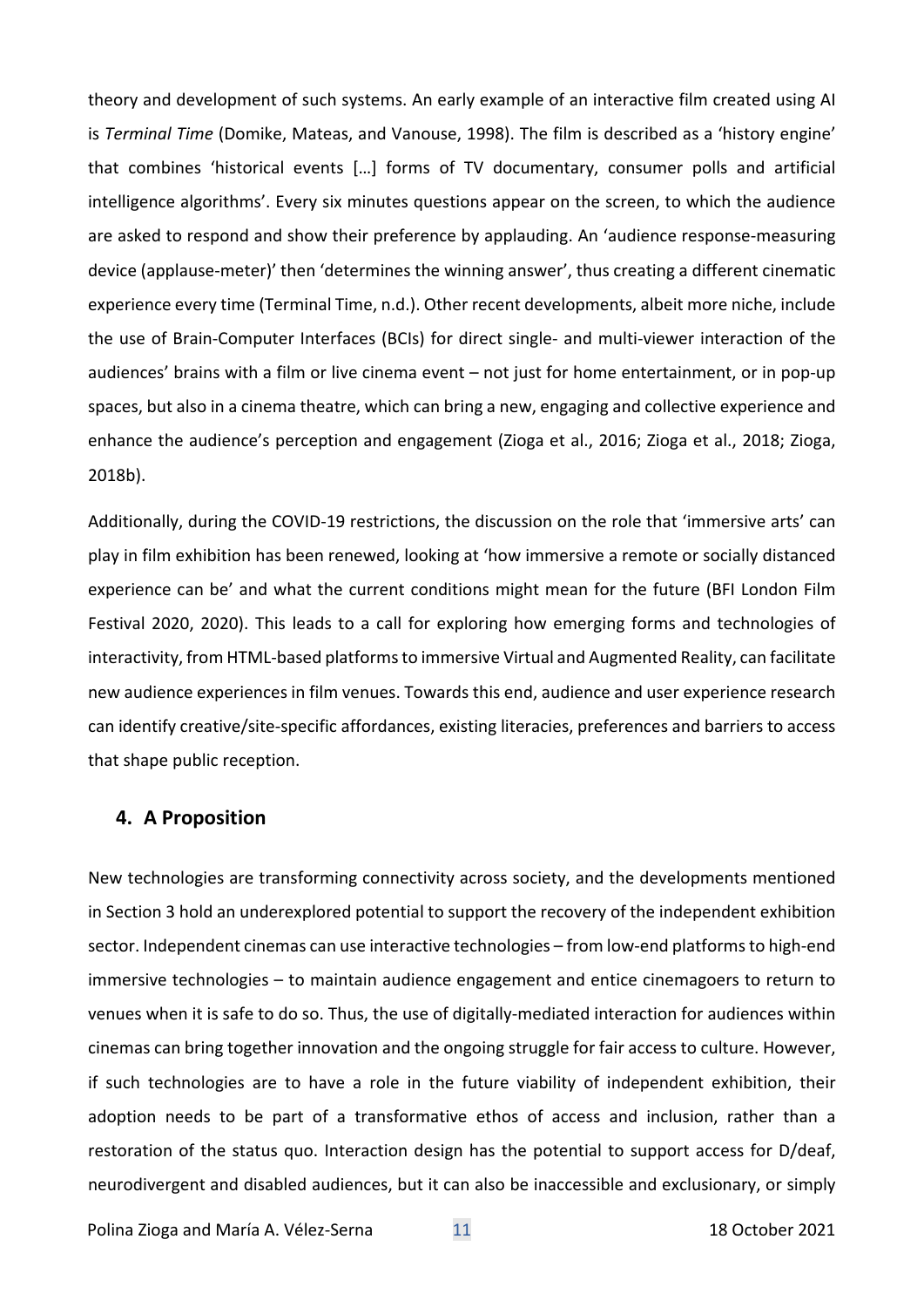unappealing for audiences. Therefore, adoption by exhibitors requires critical data on the technologies' impact on audience engagement and experience, and on-site attendance. Meanwhile, identifying catalysts and obstacles to the adoption of new technologies will help address the need to increase accessibility, developing route-maps for immediate practical solutions and future innovations that can help the sector to build resilience and reach underserved audiences. Towards this end, we propose to take an interdisciplinary approach, combining methodologies from the fields of interaction and user experience design, audience research, and film exhibition. The aim is to investigate how the use of interaction design and technologies can help independent cinemas to maintain audience engagement under a 'new normal' of shifting restrictions, both off- and on-site, increase their diversity, and future-proof them against new waves of infections and pandemics. To navigate this proposition, a number of questions need to be addressed:

- a) Which off-the shelf interactive technologies and design tools have proven suitable and were rapidly adapted during the COVID-19 crisis for maintaining a hybrid, off- and on-site engagement with audiences of independent cinema operators?
- b) How can these technologies mitigate the existing inequalities that COVID-19 has highlighted and the impact on the audiences' diversity, address the need for greater accessibility for D/deaf, neurodivergent, disabled or shielding audience members, and increase the confidence of BAME audiences in returning to cinemas after the COVID-19 pandemic?
- c) How can design strategies and interactive technologies augment the film viewing experience during social-distancing and reduced-capacity restrictions, retaining some of the immersive qualities of pre-pandemic cinemagoing, and what type of collective interactions can they facilitate?

## **5. Discussion and Conclusions**

The emphasis on interactive technologies in cinemas can play out either as a mainstream trend that may replicate the same exclusions embedded in the status quo; as an enrichment of audience choices to create more adjustable experiences; or as a radical departure from conventional cinemagoing that can open up spaces beyond those exclusionary norms. We endeavour that our proposition will lead to suggestions for immediate practical implementation. These will shed light on the use of interactive technologies and design – from low-end online platforms to high-end immersive technologies – that can allow audiences unable to return to film theatres to have a cinematic experience from home, for example by facilitating collective interactions and retaining

Polina Zioga and María A. Vélez-Serna 12 12 18 October 2021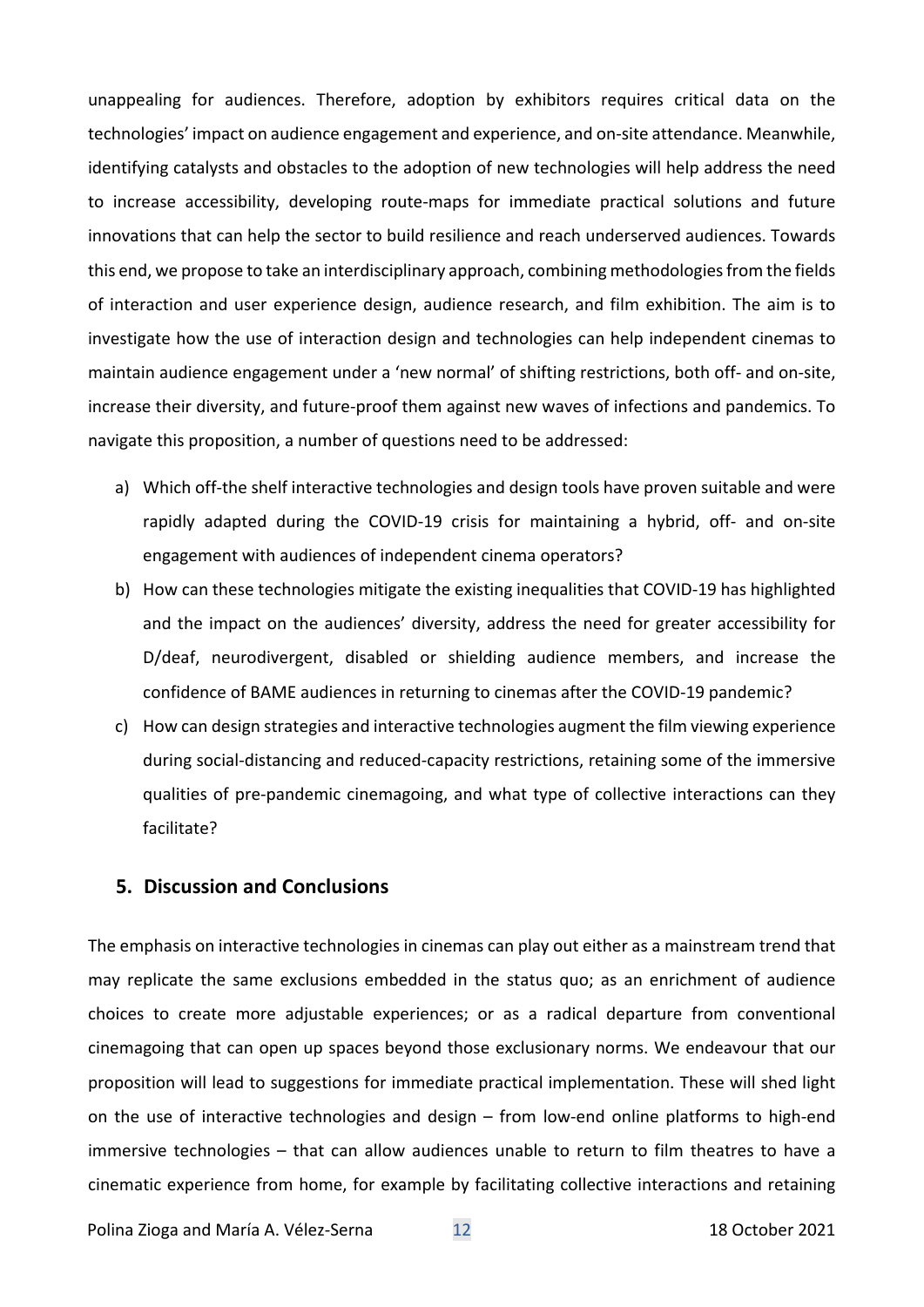some of the immersive qualities of pre-pandemic cinemagoing. This will further lead to benefits related to the mental health and wellbeing of communities by helping alleviate isolation. This also presents a pathway for engaging diverse groups, and supporting access for D/deaf, neurodivergent and disabled audience members. Meanwhile, it can provide evidence on the impact of online engagement in increasing on-site attendance in cinema settings and outline key directions and practices for the sector. At the same time, critical data gathered for future research use can pave the way for long-term solutions and design innovation. Following the shift in consumption of digital culture, one of the social and economic benefits will be identifying future strategies to support revenue streams and alternative funding models. Thus, it will contribute to building resilience and helping the recovery of cinema venues, reaching underserved audiences, and offering a toolset to ameliorate the impact of COVID-19 on cultural provision.

## **Acknowledgments**

We would like to thank Ashton Clarke, Development Coordinator of Rianne Pictures, and Senior Film Programmer of Women X Film Festival, for the insightful discussions on the experience of facilitating film festivals online, and relevant technology provision.

## **References**

- Academy of Motion Picture Arts and Sciences (2017) *THE ACADEMY'S BOARD OF GOVERNORS AWARDS AN OSCAR® TO ALEJANDRO G. IÑÁRRITU'S "CARNE Y ARENA" VIRTUAL REALITY INSTALLATION*. Available: [https://oscars.org/news/academys-board-governors-awards-oscarr](https://oscars.org/news/academys-board-governors-awards-oscarr-alejandro-g-inarritus-carne-y-arena-virtual-reality)[alejandro-g-inarritus-carne-y-arena-virtual-reality.](https://oscars.org/news/academys-board-governors-awards-oscarr-alejandro-g-inarritus-carne-y-arena-virtual-reality) Accessed: 19 February 2021.
- Andrews, A. (2020) *Exploring confidence in audiences returning to cinemas*. Available: [http://weareparable.com/wp-content/uploads/2020/07/Audience-Confidence-research.pdf.](http://weareparable.com/wp-content/uploads/2020/07/Audience-Confidence-research.pdf) Accessed: 5 February 2021.
- Atkinson, S. and Kennedy, H. (2018) *Live Cinema: Cultures, Economies, Aesthetics*. London: Bloomsbury.
- Azuma, R. T. (1997). A survey of augmented reality. *Presence: Teleoperators & Virtual Environments*, 6(4), 355-385.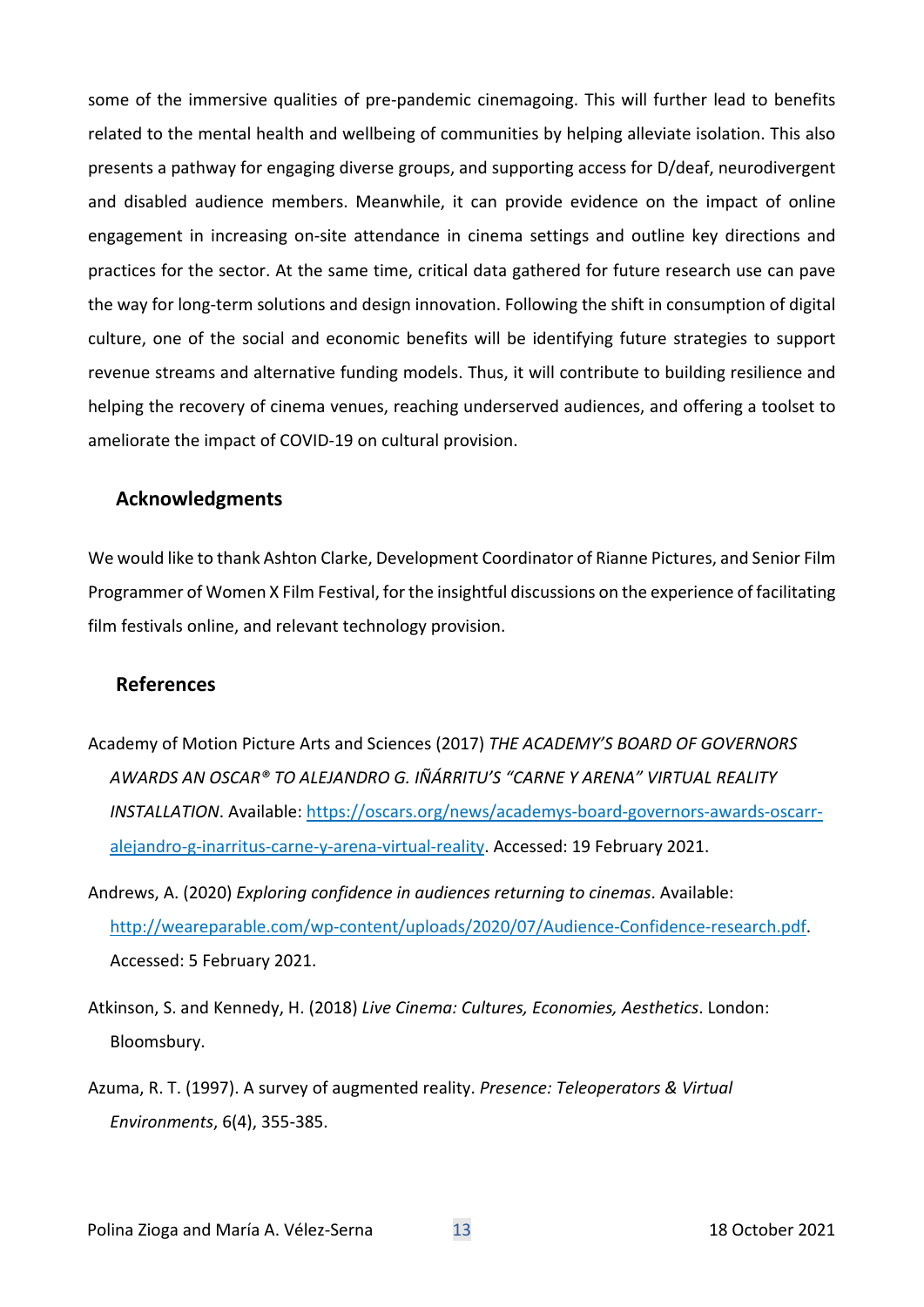- Azuma, R., Baillot, Y., Behringer, R., Feiner, S., Julier, S. and MacIntyre, B., 2001. Recent advances in augmented reality. *IEEE computer graphics and applications*, 21(6), pp.34-47.
- Bakhshi, H. (2020) *Ten reflections on the consumption of digital culture in lockdown*. Available: [https://pec.ac.uk/blog/ten-reflections-on-the-consumption-of-digital-culture-in-lockdown.](https://pec.ac.uk/blog/ten-reflections-on-the-consumption-of-digital-culture-in-lockdown) Accessed: 5 February 2021.
- Balsom, E. (2013) *Exhibiting Cinema in Contemporary Art*. Amsterdam: Amsterdam University Press. doi[: 10.26530/OAPEN\\_442726.](https://doi.org/10.26530/OAPEN_442726)
- BFI (2020) *BFI FAN Exhibition Fund awards over £750k to UK exhibitors to support diverse programming and bring back audiences*. Available: [https://bfi.org.uk/news/bfi-fan-exhibition](https://bfi.org.uk/news/bfi-fan-exhibition-fund-awards)[fund-awards.](https://bfi.org.uk/news/bfi-fan-exhibition-fund-awards) Accessed: 24 February 2021.
- BFI (2021a) *BFI Future Film Festival 2021*. Available: [https://bfi.org.uk/future-film-festival.](https://bfi.org.uk/future-film-festival) Accessed: 24 February 2021.
- BFI (2021b) *Working in the screen industry during COVID-19*. Available: [https://www.bfi.org.uk/coronavirus-covid-19/working-screen-industry-during-covid-19.](https://www.bfi.org.uk/coronavirus-covid-19/working-screen-industry-during-covid-19) Accessed: 5 February 2021.
- BFI London Film Festival 2020 (2020) *Panel Discussion: The Immersive Art Revolution*. Available: [https://bfi.org.uk/london-film-festival/industry-events/panel-discussion-immersive-art](https://bfi.org.uk/london-film-festival/industry-events/panel-discussion-immersive-art-revolution)[revolution.](https://bfi.org.uk/london-film-festival/industry-events/panel-discussion-immersive-art-revolution) Accessed: 18 February 2021.
- *Black Mirror: Bandersnatch* (2018) Directed by David Slade. [Interactive Film]. UK: House of Tomorrow and Netflix.
- *Carne y Arena* (2017) Directed by Alejandro G. Iñárritu. [VR Film]. USA: Fondazione Prada and Legendary Entertainment.
- Cinema First (2021) *UK Audiences Eager to Return to the Big Screen, Survey Confirms*. Available: [https://filmdistributorsassociation.com/wp-content/uploads/UK-AUDIENCES-EAGER-TO-](https://filmdistributorsassociation.com/wp-content/uploads/UK-AUDIENCES-EAGER-TO-RETURN-TO-THE-BIG-SCREEN-SURVEY-CONFIRMS-FINAL-8-APRIL.pdf)[RETURN-TO-THE-BIG-SCREEN-SURVEY-CONFIRMS-FINAL-8-APRIL.pdf.](https://filmdistributorsassociation.com/wp-content/uploads/UK-AUDIENCES-EAGER-TO-RETURN-TO-THE-BIG-SCREEN-SURVEY-CONFIRMS-FINAL-8-APRIL.pdf) Accessed: 24 February 2021.
- Cinema for All (2020a) *Community Cinema Conference*. Available: [https://cinemaforall.org.uk/conference-and-awards/community-cinema-conference/.](https://cinemaforall.org.uk/conference-and-awards/community-cinema-conference/) Accessed: 24 February 2021.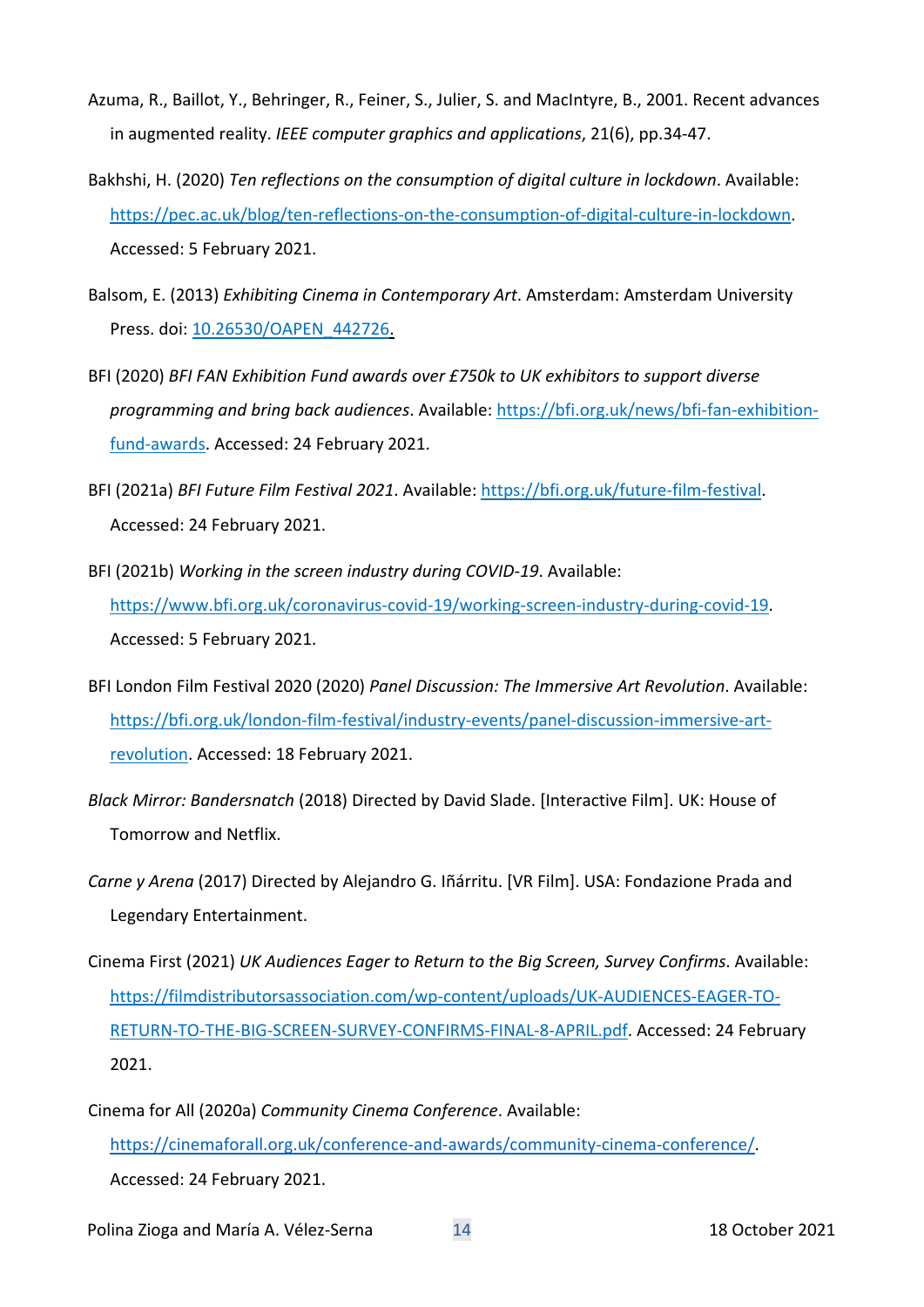- Cinema For All (2020b) *The Cinema For All Guite To Online Film Clubs*. Available: [https://cinemaforall.org.uk/wp-content/uploads/2020/03/Online-Film-Club-Guide-Final.pdf.](https://cinemaforall.org.uk/wp-content/uploads/2020/03/Online-Film-Club-Guide-Final.pdf) Accessed: 19 February 2021.
- Clegg, R. (2020) Covid: Learning disability death rates 'six times higher'. *BBC*, November 13. Available: [bbc.co.uk/news/health-54924121.](https://stir.sharepoint.com/sites/InteractiveFilmmakingLab-Interact.Des.forAudiences-BeyondtheMultiplex/Shared%20Documents/Interact.%20Des.%20for%20Audiences-Beyond%20the%20Multiplex/Conference-2021.03.02-Audiences_Beyond_the_Multiplex/bbc.co.uk/news/health-54924121) Accessed: 24 February 2021.
- Daniel, A. (2016) VR cinema is here and audiences are in the drivers' seat. *The Conversation*, December 27. Available: [https://theconversation.com/vr-cinema-is-here-and-audiences-are-in](https://theconversation.com/vr-cinema-is-here-and-audiences-are-in-the-drivers-seat-66677)[the-drivers-seat-66677.](https://theconversation.com/vr-cinema-is-here-and-audiences-are-in-the-drivers-seat-66677) Accessed: 21 February 2021.
- Dickson, L.-A. (2017) '"Beyond film" experience: festivalizing practices and shifting spectatorship at Glasgow Film Festival', in Atkinson, S. and Kennedy, H. (eds) *Live Cinema: Cultures, Economies, Aesthetics*. London: Bloomsbury, pp. 83–100.
- Domike, S., Mateas, M., and Vanouse, P. (1998) *Terminal Time*. [Interactive Documentary].

European Commission (2018) EC Communication from the Commission to the European Parliament, the European Council, the Council, the European Economic and Social Committee and the Committee of the Regions. Artificial Intelligence for Europe. COM(2018) 237 final {SWD(2018) 137 final}. Available:

[https://digital-strategy.ec.europa.eu/en/library/communication-artificial-intelligence-europe.](https://digital-strategy.ec.europa.eu/en/library/communication-artificial-intelligence-europe) Accessed: 24 February 2021.

- European Commission (2020) JRC Technical Reports AI Watch Defining Artificial Intelligence Towards an operational definition and taxonomy of artificial intelligence. Luxembourg: Publications Office of the European Union. ISBN 978-92-76-17045-7. ISSN 1831-9424. doi: 10.2760/382730.
- Eventive (2021) *More power to independent film*. Available: [https://eventive.org.](https://eventive.org/) Accessed: 24 February 2021.
- Facebook (2021) *Facebook Live*. Available: [https:// facebook.com/formedia/solutions/facebook](https://www.facebook.com/formedia/solutions/facebook-live)[live.](https://www.facebook.com/formedia/solutions/facebook-live) Accessed: 24 February 2021.
- Film Hub South East (2020) *Article: Independent cinema exhibition in the time of COVID-19*. Available: [https://the-bigger-picture.com/articles/exhibition-in-the-time-of-covid/.](https://the-bigger-picture.com/articles/exhibition-in-the-time-of-covid/) Accessed: 18 February 2021.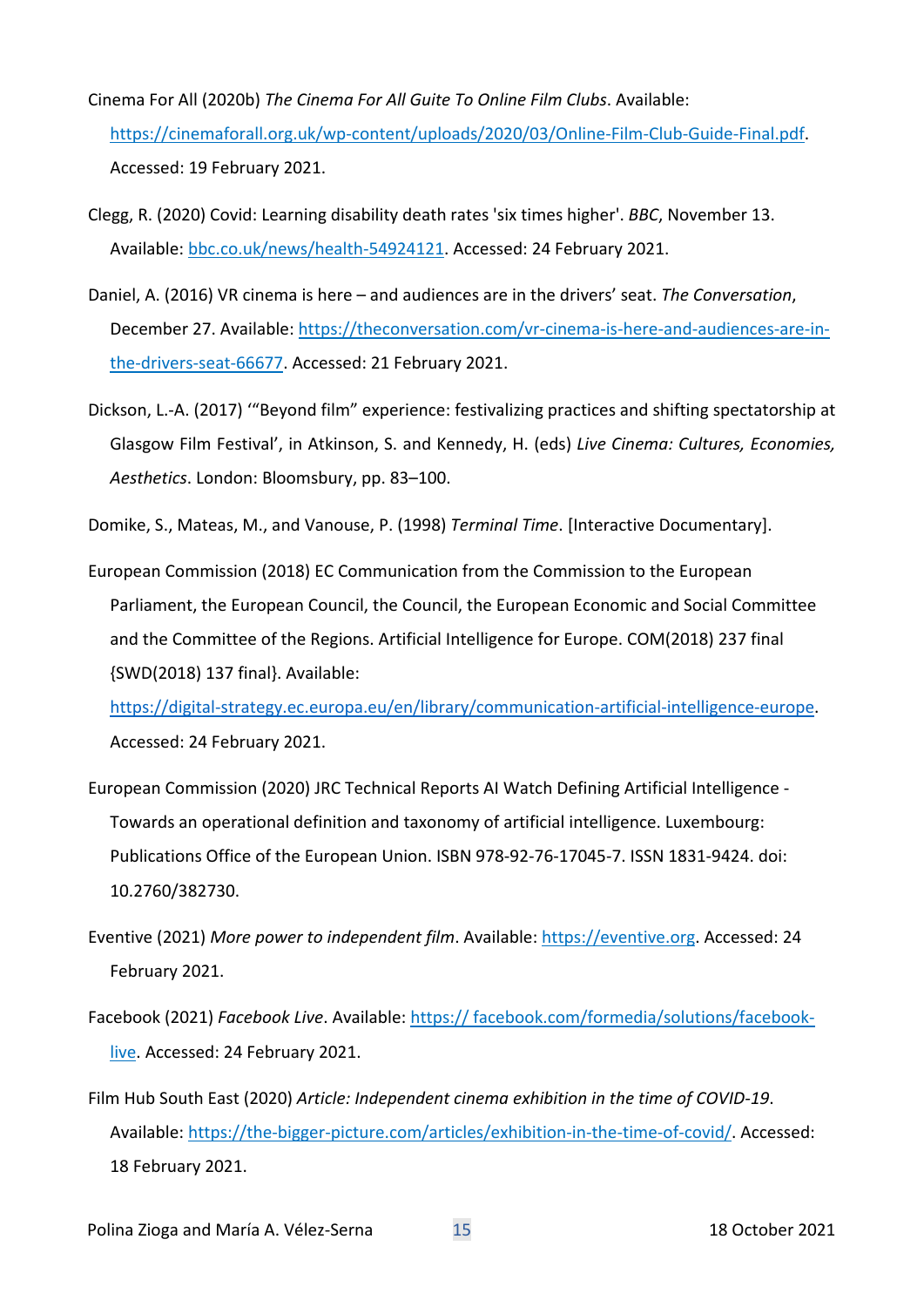- Gant, C. (2020) "We're on a war footing": independent cinemas stand their ground against the pandemic. *Sight & Sound*, 30 October. Available: [https://bfi.org.uk/sight-and-sound/news/uk](https://bfi.org.uk/sight-and-sound/news/uk-independent-cinemas-battle-covid-crisis)[independent-cinemas-battle-covid-crisis.](https://bfi.org.uk/sight-and-sound/news/uk-independent-cinemas-battle-covid-crisis) Accessed: 24 February 2021.
- Glasgow Film (no date) *Glasgow Film Festival*. Available: [https://glasgowfilm.org/glasgow-film](https://glasgowfilm.org/glasgow-film-festival)[festival.](https://glasgowfilm.org/glasgow-film-festival) Accessed: 5 February 2021.
- Hagener, M., Hediger, V. and Strohmaier, A. (eds) (2016) *The State of Post-Cinema: Tracing the Moving Image in the Age of Digital Dissemination*. London: Palgrave.
- Inclusive Cinema (no date) *Celebrating diversity in cinema*. Available: [https://inclusivecinema.org/.](https://inclusivecinema.org/) Accessed: 22 February 2021.
- Independent Cinema Office (2020) *Reopening Cinemas The Independent Way*. Available: [https://ico-assets-live.s3.eu-west-1.amazonaws.com/wp](https://ico-assets-live.s3.eu-west-1.amazonaws.com/wp-content/uploads/2020/05/21164613/ICO_COVID-19_Reopening-Cinemas-The-Independent-Way.pdf)[content/uploads/2020/05/21164613/ICO\\_COVID-19\\_Reopening-Cinemas-The-Independent-](https://ico-assets-live.s3.eu-west-1.amazonaws.com/wp-content/uploads/2020/05/21164613/ICO_COVID-19_Reopening-Cinemas-The-Independent-Way.pdf)[Way.pdf.](https://ico-assets-live.s3.eu-west-1.amazonaws.com/wp-content/uploads/2020/05/21164613/ICO_COVID-19_Reopening-Cinemas-The-Independent-Way.pdf) Accessed: 5 February 2021.
- Indy Cinema Group (no date) *Indy On Demand*. Available: [https://indyondemand.com.](https://indyondemand.com/) Accessed: 24 February 2021.
- Instagram from Facebook (2021) *Instagram*. Available: [https://www.instagram.com.](https://www.instagram.com/) Accessed: 24 February 2021.
- Jensen, J.F. (1998) 'Interactivity': Tracking a new concept in media and communication studies. *Nordicom review*, 19(1), pp.185-204.
- *Late Shift* (2016) Directed by Tobias Weber. [Interactive Film]. UK: CtrlMovie and Wales Interactive.
- Late Shift (no date) *Late Shift*. [Online]. Available: [http://lateshift-movie.com/.](http://lateshift-movie.com/) Accessed: 3 February 2021.
- Live Cinema UK (2020) *Live Cinema Conference III: The ReOpening*. Available: [http://livecinema.org.uk/live-cinema-conference-iii-the-reopening/.](http://livecinema.org.uk/live-cinema-conference-iii-the-reopening/) Accessed: 28 May 2021.
- LoveCinema (no date) *Cinema is Back*. Available: [https://lovecinema.com/.](https://lovecinema.com/) Accessed: 24 February 2021.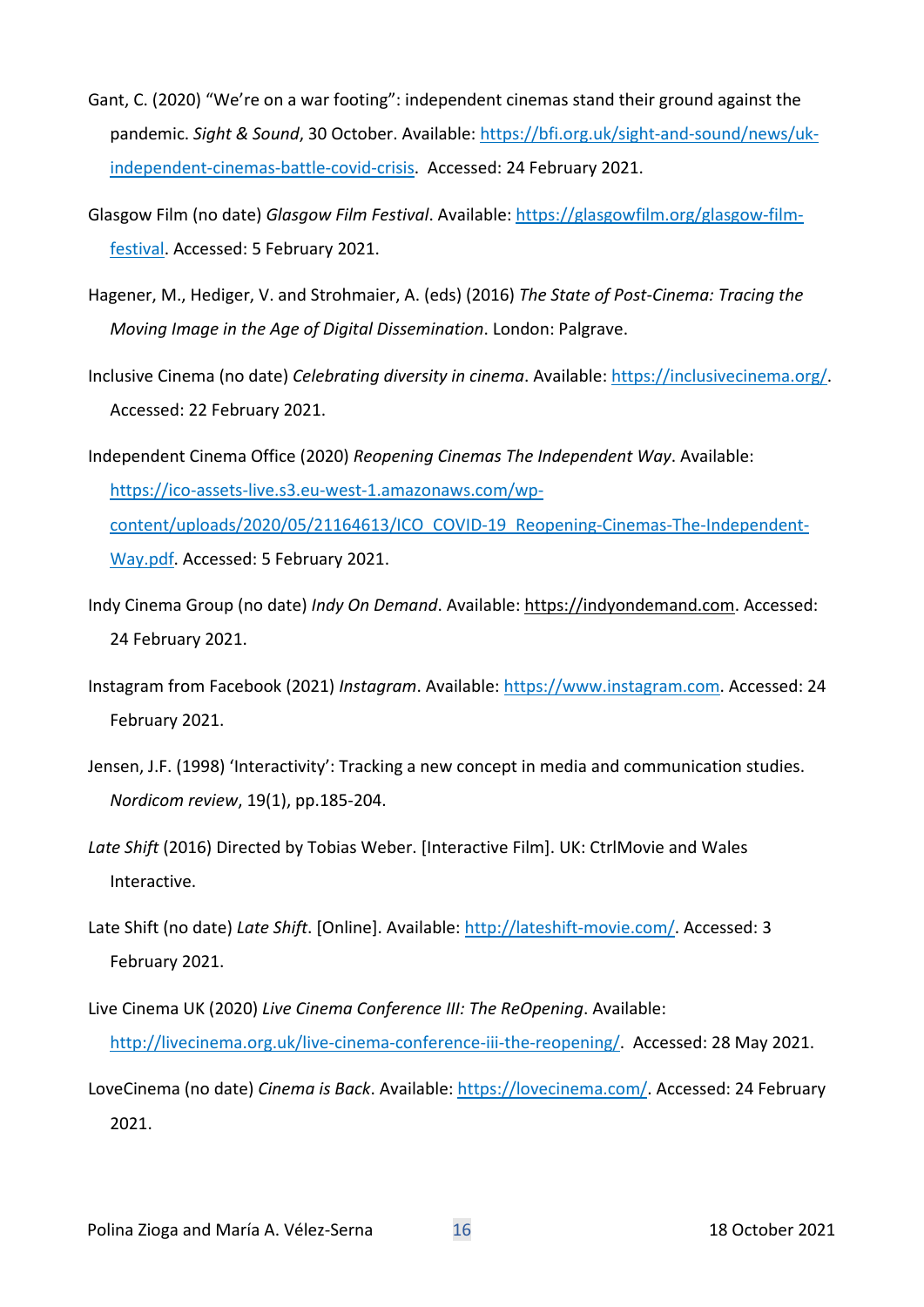- Koljonen, J. (2021) *Nostradamus Report: Transforming Storytelling Together*. Göteborg: Göteborg Film Festival.
- Microsoft (2021) *HoloLens 2* Discover new ways to connect and create. Available: [https://microsoft.com/en-us/hololens.](https://microsoft.com/en-us/hololens) Accessed: 24 February 2021.
- Miller, A. (2020) *Slump in disabled audiences' confidence presents major problem for the arts sector*. Available: [https://indigo-ltd.com/blog/act-2-confidence-of-disabled-audiences.](https://indigo-ltd.com/blog/act-2-confidence-of-disabled-audiences) Accessed: 24 February 2021.
- Mitchell, M. (2021) *Industry Case Study: Matchbox Cine*. Available: [https://beyondthemultiplex.net/session-9-audiences-accessibility-and-responding-to-the](https://beyondthemultiplex.net/session-9-audiences-accessibility-and-responding-to-the-pandemic)[pandemic.](https://beyondthemultiplex.net/session-9-audiences-accessibility-and-responding-to-the-pandemic) Accessed: 24 February 2021.
- Office for National Statistics (2021) *Updated estimates of coronavirus (COVID-19) related deaths by disability status, England: 24 January to 20 November 2020*. Available: [https://ons.gov.uk/peoplepopulationandcommunity/birthsdeathsandmarriages/deaths/articles](https://ons.gov.uk/peoplepopulationandcommunity/birthsdeathsandmarriages/deaths/articles/coronaviruscovid19relateddeathsbydisabilitystatusenglandandwales/24januaryto20november2020) [/coronaviruscovid19relateddeathsbydisabilitystatusenglandandwales/24januaryto20november](https://ons.gov.uk/peoplepopulationandcommunity/birthsdeathsandmarriages/deaths/articles/coronaviruscovid19relateddeathsbydisabilitystatusenglandandwales/24januaryto20november2020) [2020.](https://ons.gov.uk/peoplepopulationandcommunity/birthsdeathsandmarriages/deaths/articles/coronaviruscovid19relateddeathsbydisabilitystatusenglandandwales/24januaryto20november2020) Accessed: 24 February 2021.

Otter.ai (2021) *Otter*. Available: [https://otter.ai.](https://otter.ai/) Accessed: 24 February 2021.

- Pratt, D.R., Zyda, M. and Kelleher, K. (1995) Virtual Reality: In the Mind of the Beholder. *Computer*, 28(7), pp.17-19.
- Raggett, D., Le Hors, A. and Jacobs, I. (1998) *HTML 4.0 Specification - W3C Recommendation, revised on 24-Apr-1998*. Available: [https://w3.org/TR/1998/REC-html40-19980424/.](https://w3.org/TR/1998/REC-html40-19980424/) Accessed: 24 February 2021.
- Raines, K. (2020) After the Interval Act 2: *What are audiences telling us?*. Available: [https://indigo](https://indigo-ltd.com/blog/after-the-interval-act-2-what-are-audiences-telling-us)[ltd.com/blog/after-the-interval-act-2-what-are-audiences-telling-us.](https://indigo-ltd.com/blog/after-the-interval-act-2-what-are-audiences-telling-us) Accessed: 18 February 2021.
- Razai, M. S., Kankam, H. K. N., Majeed, A., Esmail, A., and Williams, D. R. (2021) Mitigating ethnic disparities in covid-19 and beyond. *BMJ* 372:m4921. doi: [10.1136/bmj.m4921.](https://doi.org/10.1136/bmj.m4921)
- Rianne Pictures (2021) *Women X Film Festival*. Available: [https://riannepictures.com/womenx.](https://riannepictures.com/womenx) Accessed: 24 February 2021.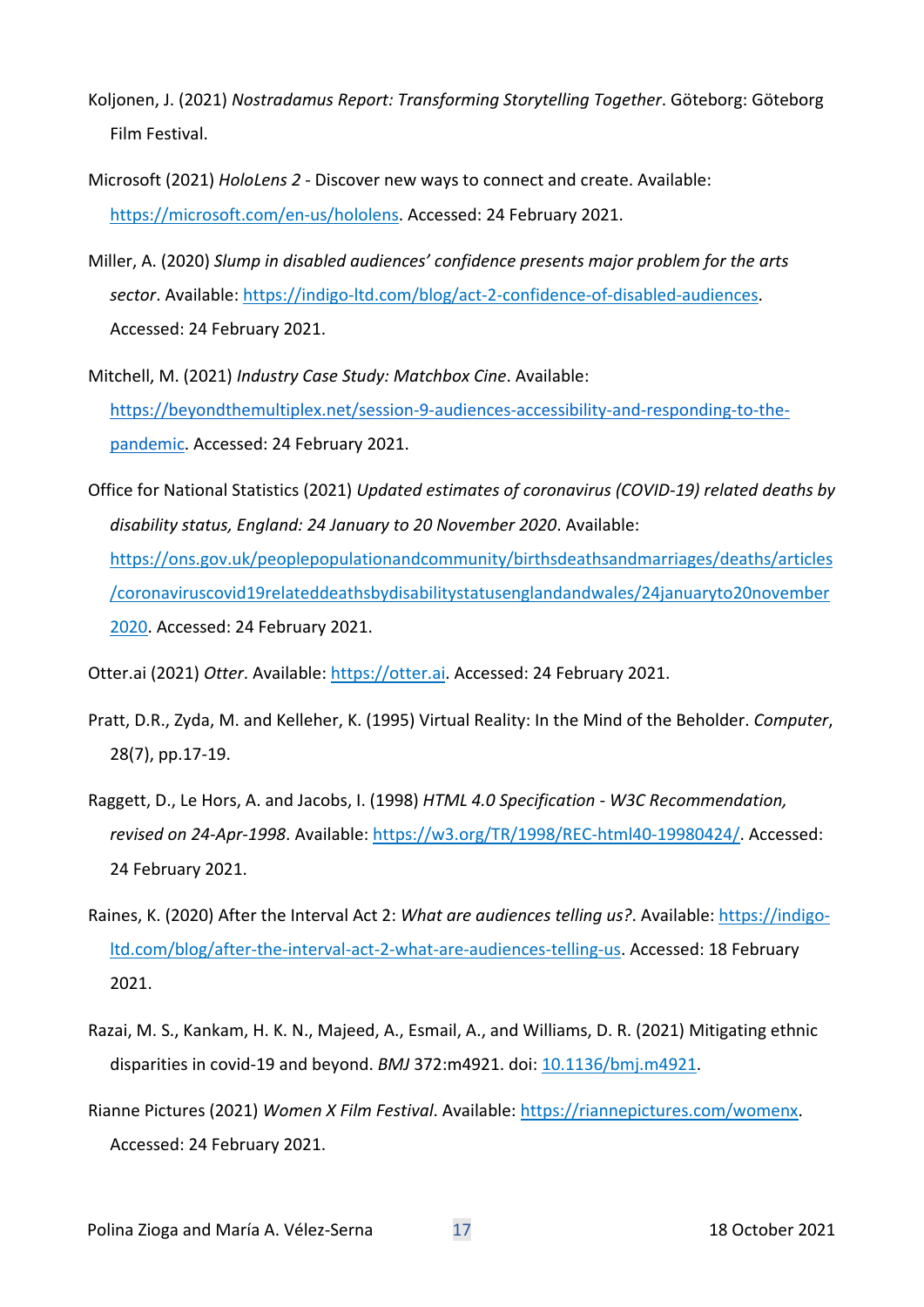Saville Group (2021) *Welcome to Sparq*. Available: [https://sparq.live/.](https://sparq.live/) Accessed: 24 February 2021.

- Scottish Government (2021) *Coronavirus (COVID-19): guidance for cinemas and drive-in cinemas*. Available: [https://gov.scot/publications/coronavirus-covid-19-guidance-for-cinemas-and-drive](https://gov.scot/publications/coronavirus-covid-19-guidance-for-cinemas-and-drive-in-cinemas/)[in-cinemas/.](https://gov.scot/publications/coronavirus-covid-19-guidance-for-cinemas-and-drive-in-cinemas/) Accessed: 5 February 2021.
- Shift72 (2020) *Host your film festival & cinema experience online*. Available: [https://shift72.com.](https://shift72.com/) Accessed: 24 February 2021.
- Snow, G. (2020) *Theatres and circuses report no Covid cases since reopening*. Available: [https://thestage.co.uk/news/theatres-and-circuses-report-no-covid-cases-since-reopening.](https://thestage.co.uk/news/theatres-and-circuses-report-no-covid-cases-since-reopening) Accessed: 24 February 2021.
- Stolz, A., Atkinson, S., and Kennedy, H. W. (2021) *The Future of Film Report 2021*. doi: [10.18742/pub01-046.](https://doi.org/doi:10.18742/pub01-046)

Substital (2021) *Substital*. Available: [https://substital.com/.](https://substital.com/) Accessed: 19 February 2021.

- Target3D Limited (2021) *Roaming mocap platform changes way film crews work: the arrival of ROMOCAP*. Available: [https://target3d.co.uk/post/first-of-its-kind-roaming-mocap-platform](https://target3d.co.uk/post/first-of-its-kind-roaming-mocap-platform-changes-way-film-crews-work-the-arrival-of-romocap)[changes-way-film-crews-work-the-arrival-of-romocap.](https://target3d.co.uk/post/first-of-its-kind-roaming-mocap-platform-changes-way-film-crews-work-the-arrival-of-romocap) Accessed: 17 February 2021.
- Terminal Time (no date) *Project Information*. Available: [http://terminaltime.com/.](http://terminaltime.com/) Accessed: 4 February 2021.
- The Bigger Picture (2020) *Article: Applications now open: £30m BFI Culture Recovery Fund for independent cinemas in England*. Available: [https://the-bigger-picture.com/articles/culture](https://the-bigger-picture.com/articles/culture-recovery-fund/)[recovery-fund/.](https://the-bigger-picture.com/articles/culture-recovery-fund/) Accessed: 4 February 2021.
- The Bigger Picture (no date) Case Study: System Crasher: How Saffron Screen moved screenings onto Facebook Live. Available: [https://the-bigger-picture.com/case-studies/system-crasher](https://the-bigger-picture.com/case-studies/system-crasher-how-saffron-screen-moved-screenings-onto-facebook-live/)[how-saffron-screen-moved-screenings-onto-facebook-live/.](https://the-bigger-picture.com/case-studies/system-crasher-how-saffron-screen-moved-screenings-onto-facebook-live/) Accessed: 18 February 2021.
- The Virtual Reality Cinema (no date) *About Us*. Available: [http://virtualrealitycinema.com.au/about-us/.](http://virtualrealitycinema.com.au/about-us/) Accessed: 21 February 2021.
- ThisWayUp (2021) *Filmchief*. Available: [https://filmchief.com.](https://filmchief.com/) Accessed: 24 February 2021.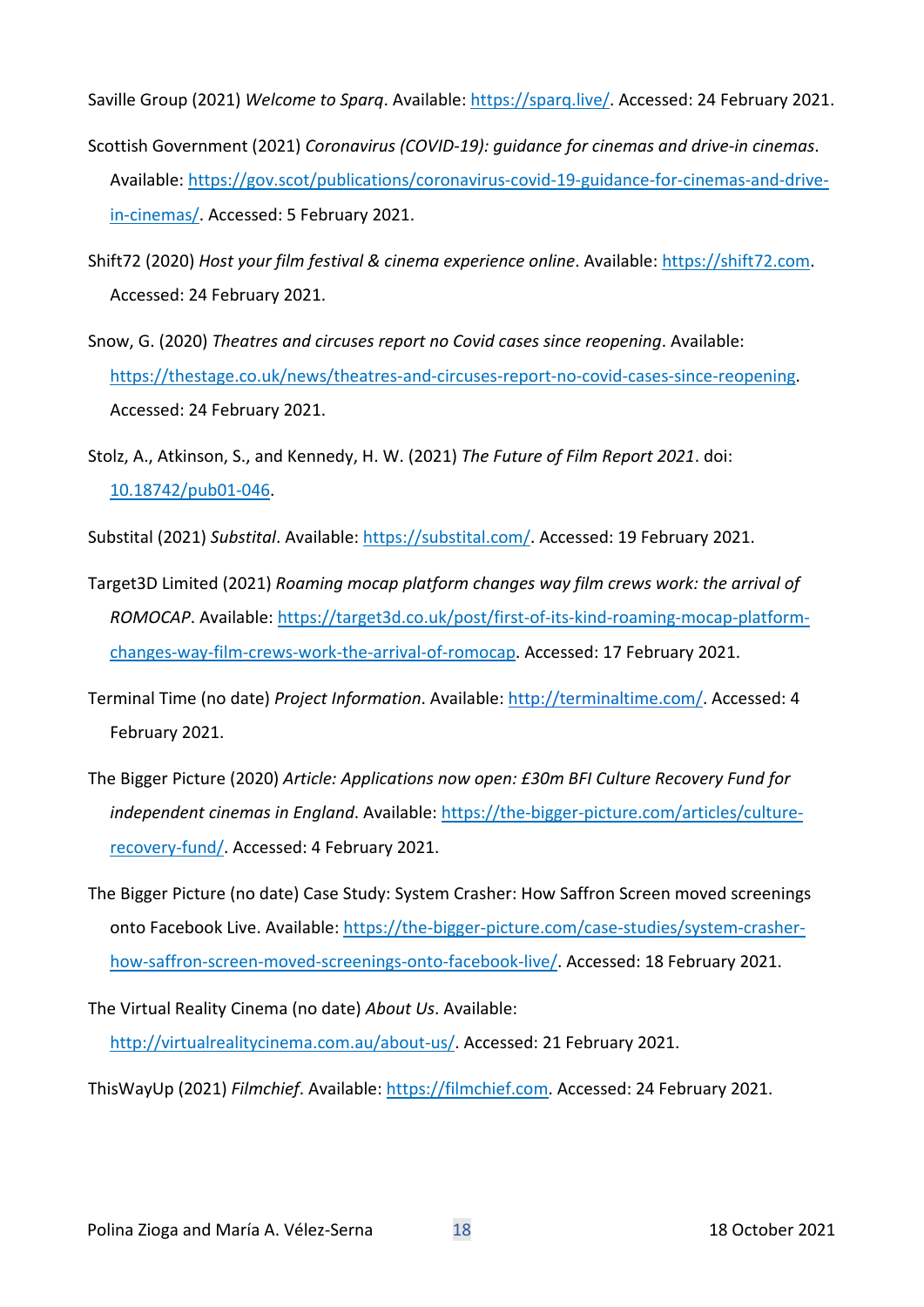- Thomson, S. (2020) *Scottish Film Exhibition Sector: Survey Responses to COVID-19*. Available: [https://www.regionalscreenscotland.org/scottish-film-exhibition-sector-survey-responses-to](https://www.regionalscreenscotland.org/scottish-film-exhibition-sector-survey-responses-to-covid-19/)[covid-19/.](https://www.regionalscreenscotland.org/scottish-film-exhibition-sector-survey-responses-to-covid-19/) Accessed: 5 February 2021.
- UK Cinema Association (2021). *2020 figures confirm impact of COVID-19 on UK cinema sector. UKCA News*. Available: [https://cinemauk.org.uk/2021/01/2020-uk-box-office-figures-confirm](https://cinemauk.org.uk/2021/01/2020-uk-box-office-figures-confirm-impact-of-covid/)[impact-of-covid/.](https://cinemauk.org.uk/2021/01/2020-uk-box-office-figures-confirm-impact-of-covid/) Accessed: 24 February 2021.
- UK Disability Arts Alliance (2021) *7 Principles to Ensure an Inclusive Recovery*. Available: [https://weshallnotberemoved.com/7-principles.](https://weshallnotberemoved.com/7-principles) Accessed: 24 February 2021.
- UK Parliament Committees (2020a) *Supplementary written evidence submitted by the British Film Institute*. Available: [https://committees.parliament.uk/writtenevidence/6924/pdf.](https://committees.parliament.uk/writtenevidence/6924/pdf) Accessed: 5 February 2021.
- UK Parliament Committees (2020b) *Written evidence submitted by Creative Scotland*. Available: [https://committees.parliament.uk/writtenevidence/7270/pdf/.](https://committees.parliament.uk/writtenevidence/7270/pdf/) Accessed: 5 February 2021.
- UK Parliament Committees (2020c) *Written evidence submitted by the Department for Digital, Culture, Media and Sport - Impact of Covid-19 on DCMS sectors*. Available: [https://committees.parliament.uk/writtenevidence/7542/pdf/.](https://committees.parliament.uk/writtenevidence/7542/pdf/) Accessed: 5 February 2021.
- UKRI (2020a) *COVID-19: Impacts on the cultural industries and implications for policy*. Available: [https://gtr.ukri.org/projects?ref=AH%2FV00994X%2F1.](https://gtr.ukri.org/projects?ref=AH%2FV00994X%2F1) Accessed: 17 February 2021.
- UKRI (2020b) *Delivering a live remote audience for broadcast video production*. Available: [https://gtr.ukri.org/projects?ref=59069.](https://gtr.ukri.org/projects?ref=59069) Accessed: 17 February 2021.
- UKRI (2020c) *Dynamic Teaming Platform for Live Entertainment*. Available: [https://gtr.ukri.org/projects?ref=55744.](https://gtr.ukri.org/projects?ref=55744) Accessed: 17 February 2021.
- UKRI (2020d) *Locascope - Virtual Filming*. Available: [https://gtr.ukri.org/projects?ref=63387.](https://gtr.ukri.org/projects?ref=63387) Accessed: 17 February 2021.
- UKRI (2020e) Modelling and Supporting Recovery of the UK's Experience Economy: Enhancing Audience Resilience and Engagement via Digital Methods. Available: [https://gtr.ukri.org/projects?ref=AH%2FV00882X%2F1.](https://gtr.ukri.org/projects?ref=AH%2FV00882X%2F1) Accessed: 17 February 2021.